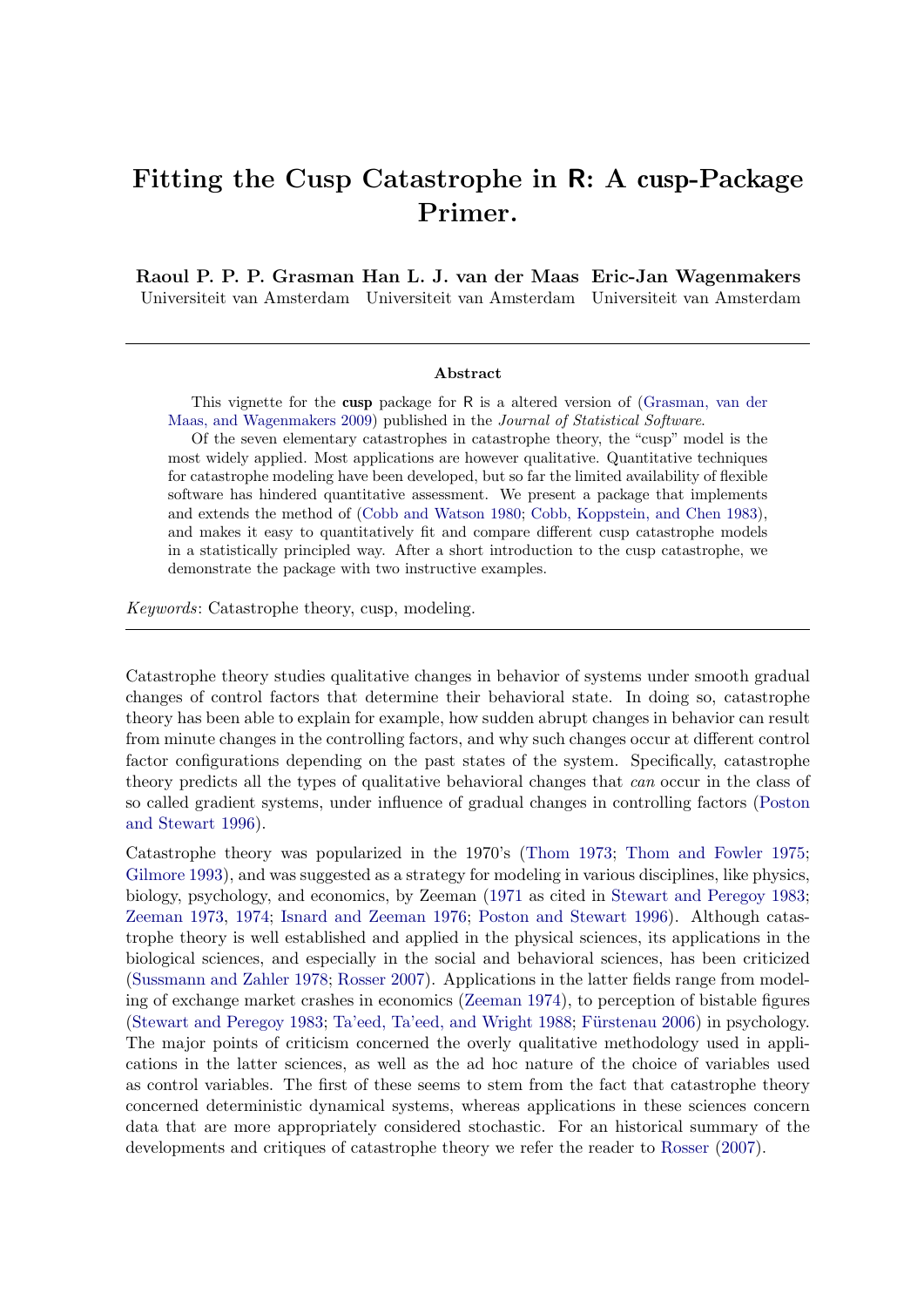Stochastic formulations of catastrophe theory have been found, and statistical methods have been developed that allow quantitative comparison of catastrophe models with data [\(Cobb](#page-20-2) [and Ragade](#page-20-2) [1978;](#page-20-2) [Cobb and Watson](#page-20-0) [1980;](#page-20-0) [Cobb](#page-20-3) [1981;](#page-20-3) [Cobb](#page-20-1) et al. [1983;](#page-20-1) [Guastello](#page-21-6) [1982;](#page-21-6) [Oliva,](#page-21-7) [Desarbo, Day, and Jedidi](#page-21-7) [1987;](#page-21-7) [Lange, Oliva, and McDade](#page-21-8) [2000;](#page-21-8) [Wagenmakers, Molenaar,](#page-22-8) [Grasman, Hartelman, and van der Maas](#page-22-8) [2005a;](#page-22-8) [Guastello](#page-21-9) [1992\)](#page-21-9). Of these methods, the maximum likelihood approach of [Cobb and Watson](#page-20-0) [\(1980\)](#page-20-0); [Cobb](#page-20-1) et al. [\(1983\)](#page-20-1) is arguably most appealing for reasons that we discuss in the Appendix [A.](#page-22-9)

In this paper we present an add-on package for the statistical computing environment R (R [Development Core Team](#page-21-10) [2009\)](#page-21-10) which implements the method of [\(Cobb](#page-20-1) et al. [1983\)](#page-20-1), and extends it in a number of ways. In particular, the approach of [Oliva](#page-21-7) et al. [\(1987\)](#page-21-7) is adopted to allow for a behavioral variable that is embedded in multivariate response space. Furthermore, the implementation incorporates many of the suggestions of [Hartelman](#page-21-11) [\(1997\)](#page-21-11), and indeed intends to succeed and update the "cuspfit" FORTRAN program of that author. The package is available from the Comprehensive R Archive Network at [http://CRAN.R-project.org/](http://CRAN.R-project.org/package=cusp) [package=cusp](http://CRAN.R-project.org/package=cusp)

## <span id="page-1-0"></span>1. Cusp catastrophe

Consider a (deterministic) dynamical system that obeys equations of motion of the form

$$
\frac{\partial y}{\partial t} = -\frac{\partial V(y; c)}{\partial y}, \qquad y \in R^k, c \in R^p. \tag{1}
$$

In this equation  $y(t)$  represents the system's state variable(s), and c represents one or multiple (control) parameter(s) who's value(s) determine the specific structure of the system. If the system state y is at a point where  $\frac{\partial V(y; c)}{dx} = 0$  the system is in equilibrium. If the system is at a non-equilibrium point, the system will move towards an equilibrium point where the function  $V(y; c)$  acquires a minimum with respect to y. These equilibrium points are stable equilibrium points because the system will return to such a point after a small perturbation to the system's state. Equilibrium points that correspond to maxima of  $V(y; c)$ are unstable equilibrium points because a perturbation of the system's state will cause the system to move away from the equilibrium point towards a stable equilibrium point. In the physical world no system is fully isolated and there are always forces impinging on a system. It is therefore highly unlikely to encounter a system in an unstable equilibrium state. Equilibrium points that correspond neither to maxima nor to minima of  $V(y; c)$ , at which the Hessian matrix  $\left(\frac{\partial^2 V(y)}{\partial y_i \partial y_j}\right)$  has eigenvalues equal to zero, are called degenerate equilibrium points, and these are the points at which a system can give rise to unexpected bifurcations in its equilibrium states when the control variables of the system are changed.

#### 1.1. Canonical form

Catastrophe theory [\(Thom](#page-22-0) [1973;](#page-22-0) [Thom and Fowler](#page-22-1) [1975;](#page-22-1) [Gilmore](#page-21-2) [1993;](#page-21-2) [Poston and Stewart](#page-21-1) [1996\)](#page-21-1) classifies the behavior of deterministic dynamical systems in the neighborhood of degenerate critical points of the potential function  $V(y; c)$ . One of the remarkable findings of catastrophe theory is its discovery that degenerate equilibrium points of systems of the form described above, which have an arbitrary numbers of state variables and are controlled by no more than four control variables, can be characterized by a set of only seven canonical forms,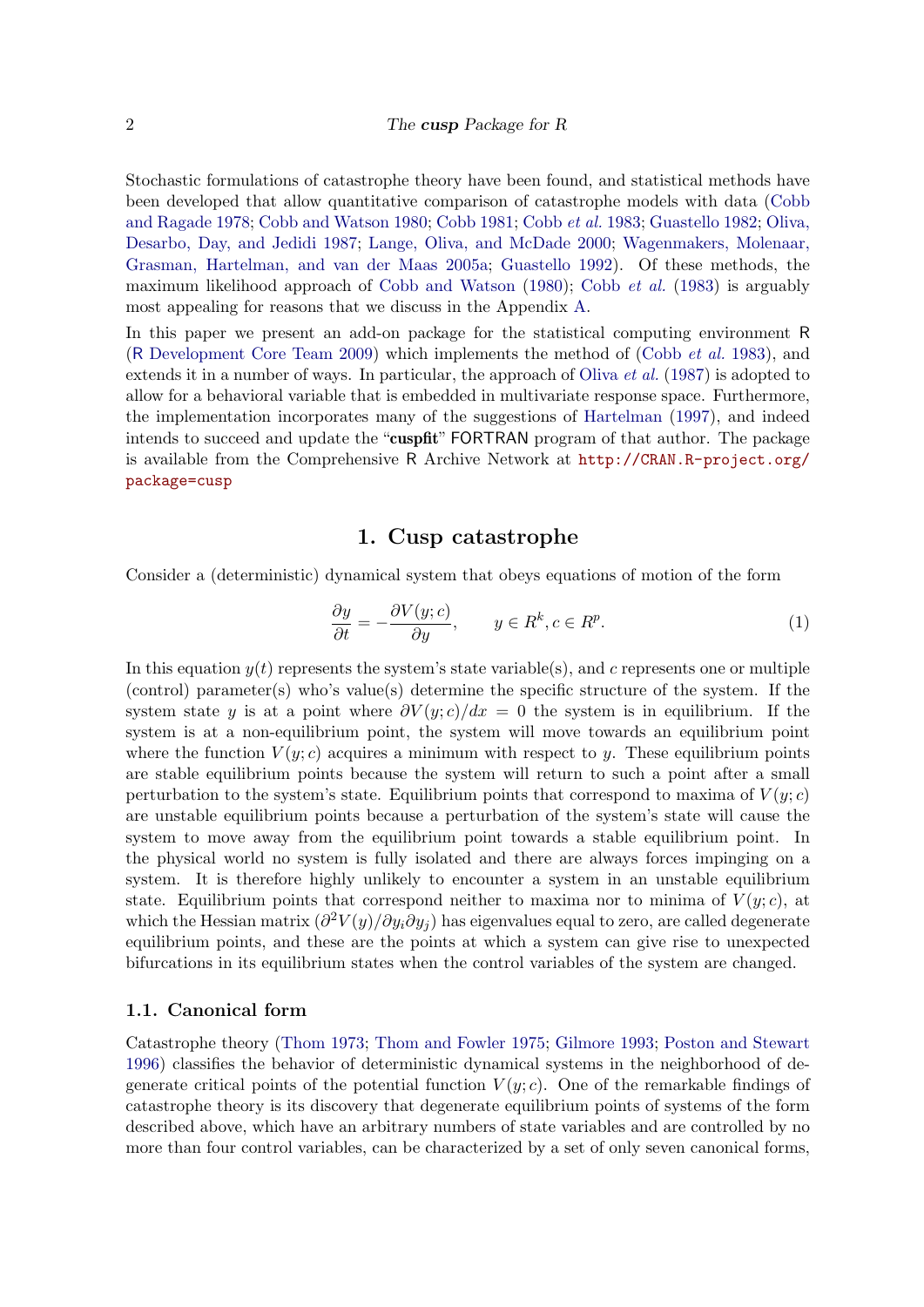or "universal unfoldings", in only one or two canonical state variables. These universal unfoldings are called the "elementary catastrophes". The canonical state variables are obtained by smooth transformations of the original state variables. The elementary catastrophes constitute the different families of catastrophe models.

In the biological and behavioral sciences, the so-called cusp catastrophe model has been applied most frequently, as it is the simplest of catastrophe models that exhibits discontinuous transitions in equilibrium states as control parameters are varied. The canonical form of the potential function for the cusp catastrophe is

$$
-V(y; \alpha, \beta) = \alpha y + \frac{1}{2}\beta y^2 - \frac{1}{4}y^4.
$$
 (2)

<span id="page-2-0"></span>Its equilibrium points, as a function of the control parameters  $\alpha$  and  $\beta$ , are solutions to the equation

$$
\alpha + \beta y - y^3 = 0. \tag{3}
$$

This equation has one solution if  $\delta = 27\alpha - 4\beta^3$ , which is known as *Cardan's discriminant*, is greater than zero, and has three solutions if  $\delta < 0$ . These solutions are depicted in Figure [1](#page-3-0) as a two dimensional surface living in three dimensional space, the floor of which is the two dimensional  $(\alpha, \beta)$  coordinate system called the "control plane". The set of values of  $\alpha$  and  $\beta$ for which  $\delta = 0$  demarcates the *bifurcation set*, the cross hatched cusp shaped region on the floor in Figure [1.](#page-3-0) From a regression perspective, the cusp equilibrium surface may be conceived of as response surface, the height of which predicts the value of the dependent variable  $y$  given the values of the control variables. This response surface has the peculiar property however, that for some values of the control variables  $\alpha$  and  $\beta$  the surface predicts two possible values instead of one. In addition, this response surface has the unusual characteristic that it "antipredicts" an intermediate value for these values of the control variables—that is, the surface predicts that certain state values, viz. unstable equilibrium states, should not occur [\(Cobb](#page-20-4) [1980\)](#page-20-4). As indicated, the dependent variable  $y$  is not necessarily an observed quantity that characterizes the system under study, but is in fact a canonical variable that in general depends on a number of actually measurable dependent variables. Similarly, the control coordinates  $\alpha$  and  $\beta$  represent canonical coordinates that are dependent on actual measured or controlled independent variables. The  $\alpha$  coordinate is called the "normal" or "asymmetry" coordinate, while the  $\beta$  coordinate is called the "bifurcation" or "splitting" coordinate [\(Stewart](#page-22-3) [and Peregoy](#page-22-3) [1983\)](#page-22-3).

#### 1.2. Cusp catastrophe as a model

In evaluating the cusp as a model for data there are two complementary approaches. The first approach evaluates whether certain qualitative phenomena occur in the system under consideration. In the second approach, a parameterized cusp is fitted to the data.

[Gilmore](#page-21-2) [\(1993\)](#page-21-2) derived a number of qualitative behavioral characteristics of the cusp model; the so-called catastrophe flags. Among the more prominent are sudden jumps in the value of the (canonical) state variables; hysteresis—i.e., memory for the path through the phase space of the system; and multi-modality—i.e., the simultaneously presence of multiple preferred states. Verification of the presence of these flags constitute one important stage in gathering evidence for the presence of a cusp catastrophe in the system under scrutiny. For extensive discussions of these qualitative flags we refer to [Gilmore](#page-21-2) [\(1993\)](#page-21-2) (see also [Stewart and Peregoy](#page-22-3) [1983;](#page-22-3) [van der Maas and Molenaar](#page-22-10) [1992;](#page-22-10) [van der Maas, Kolstein, and van der Pligt](#page-22-11) [2003\)](#page-22-11).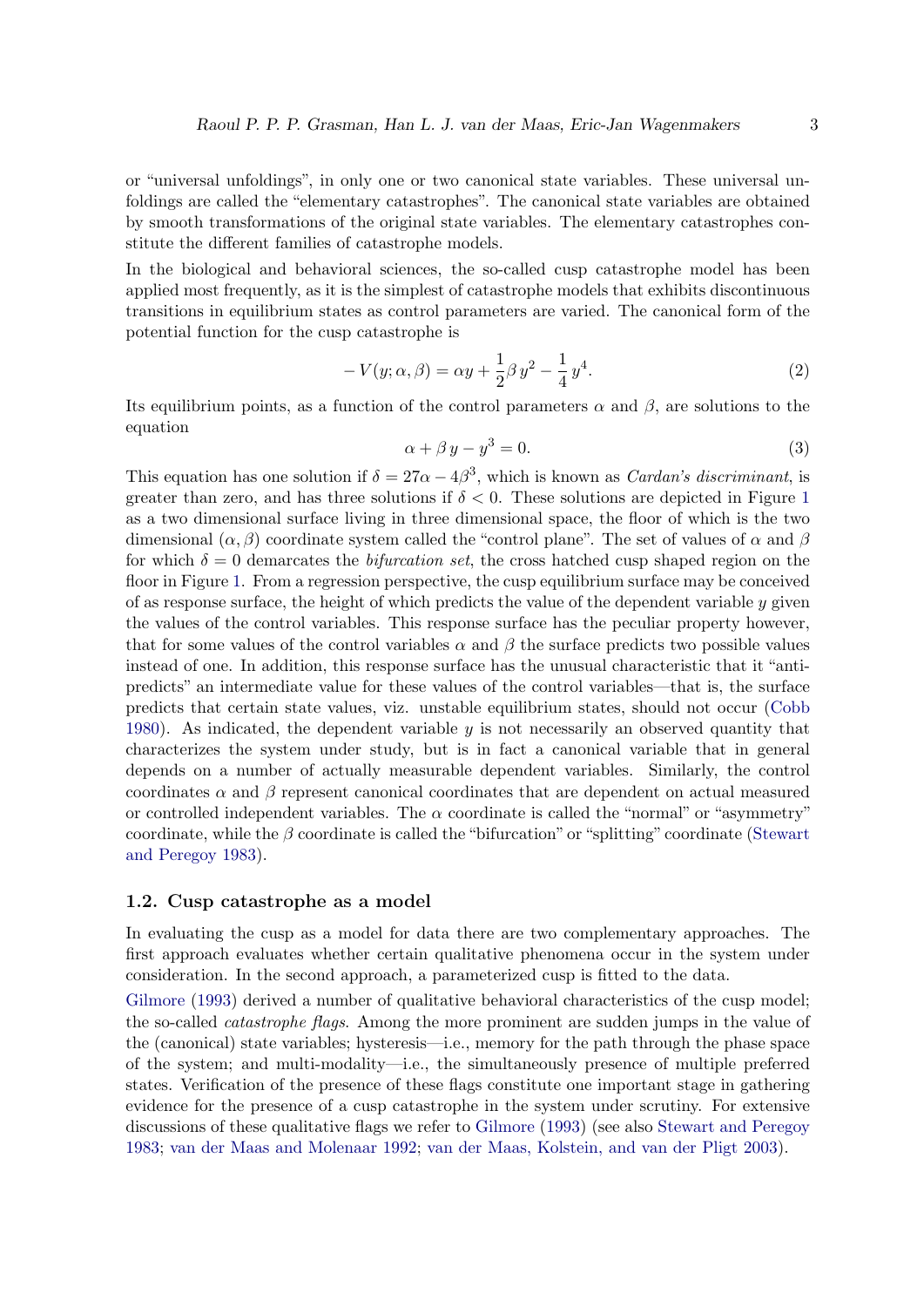



<span id="page-3-0"></span>Figure 1: Cusp surface.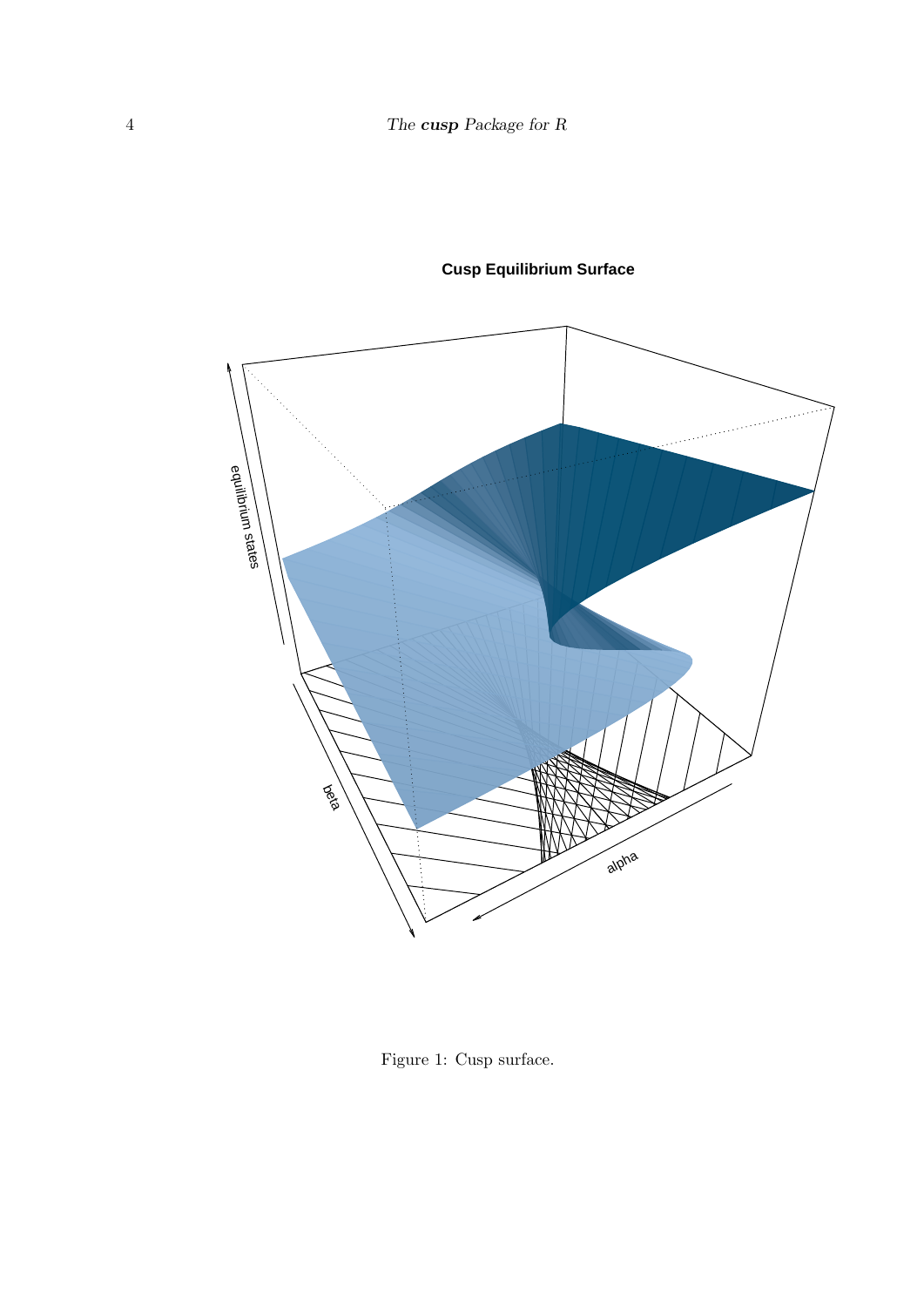Most applications of catastrophe theory in general, and the cusp catastrophe in particular, have focused entirely on this qualitative verification. An alternative approach is constituted by a quantitative evaluation of an actual match between a cusp catastrophe model and the data using statistical fitting procedures. This is indispensable for sound verification that a cusp catastrophe does a better job at describing the data than other conceivable models for the data.

A difficulty that arises when constructing empirically testable catastrophe models is the fact that catastrophe theory applies to deterministic systems as described by equation [\(1\)](#page-1-0). Being inherently deterministic, catastrophe theory cannot be applied directly to systems that are subject to random influences which is commonly the case for real physical systems, especially in the biological and behavioral sciences.

To bridge the gap between determinism of catastrophe theory and applications in stochastic environments, Loren Cobb and his colleagues [\(Cobb and Ragade](#page-20-2) [1978;](#page-20-2) [Cobb](#page-20-4) [1980;](#page-20-4) [Cobb and](#page-20-0) [Watson](#page-20-0) [1980;](#page-20-0) [Cobb and Zacks](#page-21-12) [1985\)](#page-21-12) proposed to turn catastrophe theory into a stochastic catastrophe theory by adding to equation [\(1\)](#page-1-0) a (white noise) Wiener process,  $dW(t)$ , with variance  $\sigma^2$ , and to treat the resulting equation as a stochastic differential equation (SDE):

<span id="page-4-0"></span>
$$
dY = \frac{\partial V(Y; \alpha, \beta)}{\partial Y} dt + dW(t).
$$

This SDE is then associated with a probability density that describes the distribution of the system's states on any moment in time, which may be expressed as

$$
f(y) = \frac{\psi}{\sigma^2} \exp\left[\frac{\alpha\left(y-\lambda\right) + \frac{1}{2}\beta\left(y-\lambda\right)^2 - \frac{1}{4}(y-\lambda)^4}{\sigma^2}\right].\tag{4}
$$

Here  $\psi$  is a normalizing constant, and  $\lambda$  merely determines the origin of scale of the state variable. In this stochastic context  $\beta$  is called the bifurcation factor, as it determines the number of modes of the density function, while  $\alpha$  is called "asymmetry" factor as it determines the direction of the skew of the density (the density is symmetric if  $\alpha = 0$  and becomes left or right skewed depending on the sign of  $\alpha$ ; [Cobb](#page-20-4) [1980\)](#page-20-4). The function is implemented in the R package described below as dcusp(). Figure [2](#page-5-0) displays the density for different regions of the control plane.

## 2. Estimation methods

<span id="page-4-1"></span>As indicated earlier, the state variable  $y$  of the cusp is a "canonical variable". This means that it is a (generally unknown) smooth transformation of the actual state variables of the system. If we have a set of measured dependent variables  $Y_1, Y_2, \ldots, Y_p$ , to a first order approximation we may say

$$
y = w_0 + w_1 Y_1 + w_2 Y_2 + \dots + w_p Y_p,
$$
\n<sup>(5)</sup>

where  $w_0, w_1, \ldots, w_p$  are the first order coefficients of a polynomial approximation to the "true" smooth transformation. Similarly, the parameters  $\alpha$  and  $\beta$  are "canonical variates" in the sense that they are (generally unknown) smooth transformations of actual control variates. Again to first approximation, for experimental parameters or measured independent variables  $X_1, \ldots, X_q$ , we may write

<span id="page-4-2"></span>
$$
\alpha = a_0 + a_1 X_1 + a_2 X_2 + a_q X_q, \tag{6}
$$

$$
\beta = b_0 + b_1 X_1 + b_2 X_2 + b_q X_q. \tag{7}
$$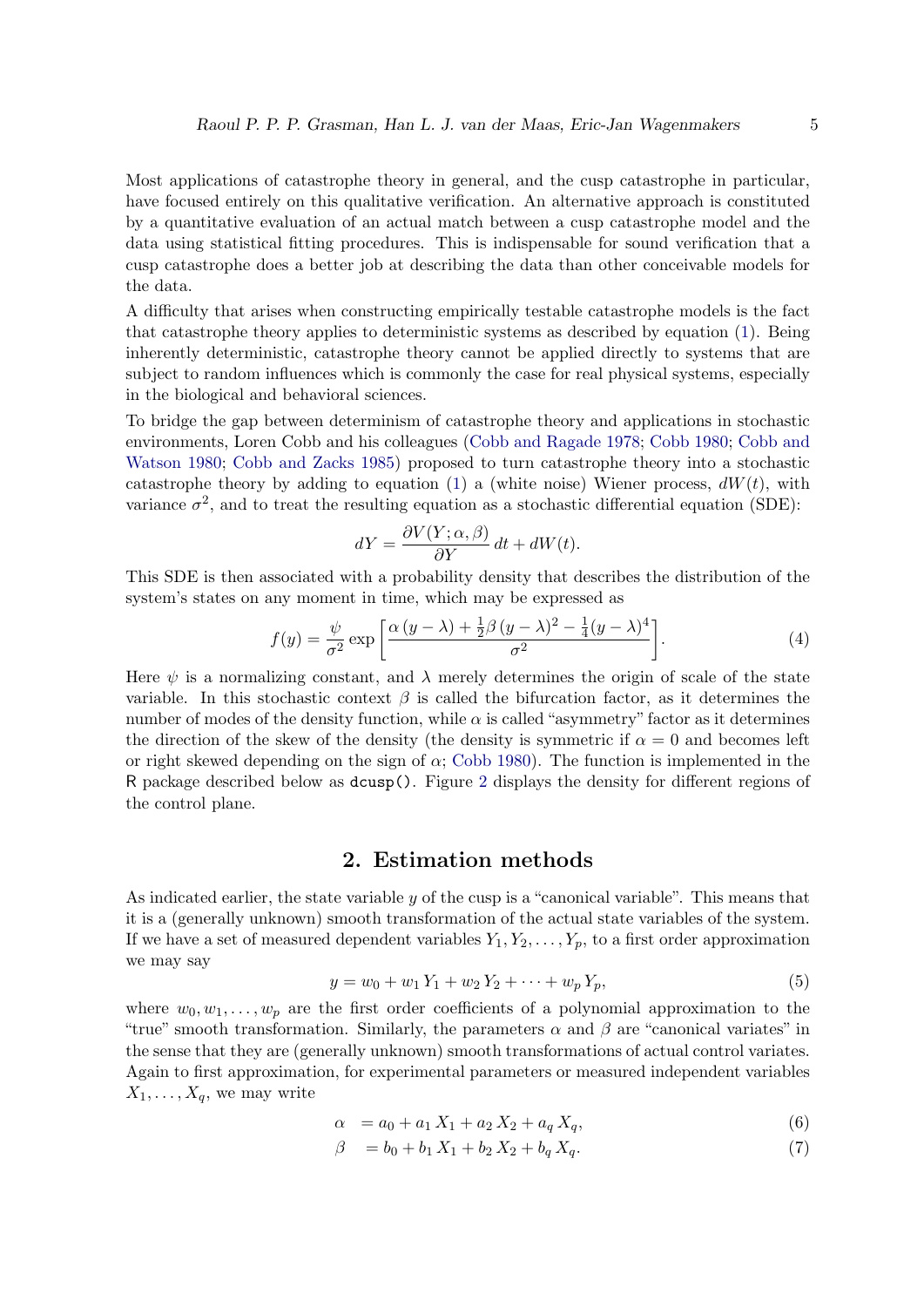

<span id="page-5-0"></span>Figure 2: Shape of cusp density in different regions of the control plane. Bimodality of the density only occurs in the "bifurcation set", the cusp shaped shaded area of the control plane.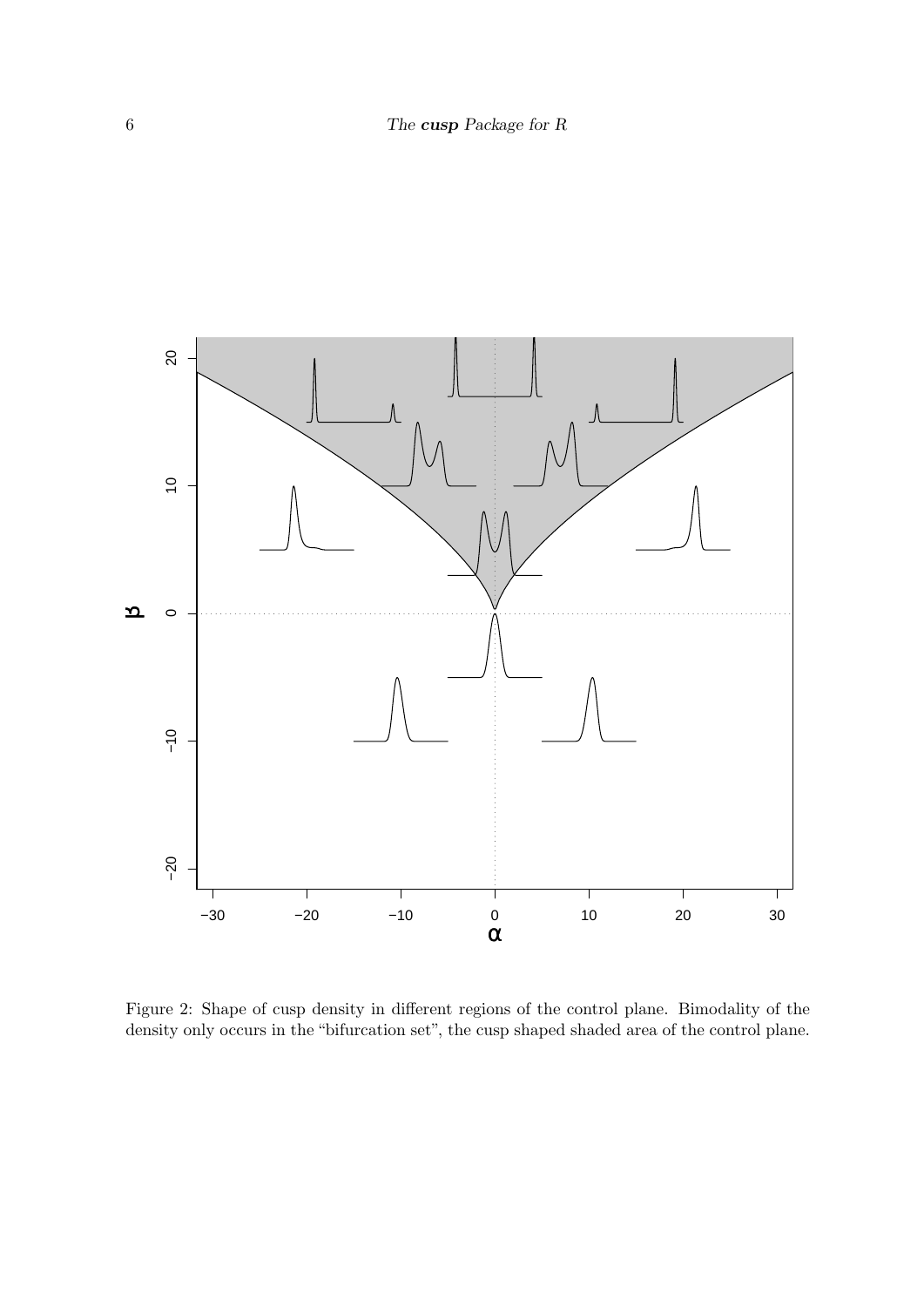Fitting the cusp model to empirical data then reduces to estimating the parameters  $w_0, w_1, \ldots$  $w_p, a_0, \ldots, a_q, b_0, \ldots, b_q.$ 

On the basis of equation [\(4\)](#page-4-0) and the associated stochastic differential equation discussed earlier, [Cobb](#page-20-3) [\(1981\)](#page-20-3) and [Cobb](#page-20-1) et al. [\(1983\)](#page-20-1) respectively developed method of moments estimators and maximum likelihood estimators. The maximum likelihood method of Cobb [\(Cobb and](#page-20-0) [Watson](#page-20-0) [1980;](#page-20-0) [Cobb and Zacks](#page-21-12) [1985\)](#page-21-12) has not been commonly used however. Two important reasons for this are instability of [Cobb'](#page-20-3)s software for fitting the cusp density, and difficulties in its use (see [van der Maas](#page-22-11) et al. [2003](#page-22-11) for a discussion; see the appendix for a discussion of other estimation methods that have been proposed in the literature).

Cobb's methods assume that the state variable is directly accessible to measurement. As argued by [Oliva](#page-21-7) *et al.* [\(1987\)](#page-21-7), in the behavioral sciences both dependent (state) as well as independent (control) variables are more often than not constructs which cannot be easily measured directly. It is therefore important to incorporate equation [\(5\)](#page-4-1) so that the state variable that adheres to the cusp catastrophe may be embedded in the linear space spanned by a set of dependent variables.

In the cusp package that we describe below, we use the maximum likelihood approach of [Cobb](#page-20-0) [and Watson](#page-20-0) [\(1980\)](#page-20-0), augmented with the subspace fitting method (Equation [5\)](#page-4-1) proposed by [\(Oliva](#page-21-7) et al. [1987\)](#page-21-7)

## 3. Package description

The cusp package is a package for the statistical computing language and environment R (R [Development Core Team](#page-21-10) [2009\)](#page-21-10). The package contains a number of functions for use with catastrophe modeling, including utility functions to generate observations from the cusp density, to evaluate the cusp density and cumulative distribution function, to fit the cusp catastrophe, to evaluate the model fit, and to display the results. The core user interface functions of the package are listed in Table [1.](#page-7-0)

#### 3.1. Model specification

As is the with many model fitting routines R, the fitting routines in the cusp package allow the user to specify models in terms of dependent and independent variables in a compact symbolic form. Basic to the formation of such models is the  $\tilde{\phantom{a}}$  (tilde) operator. An expression of the form  $y \sim$  model signifies that the response y is modeled by a linear predictor that is specified in model. In the cusp package, the dependent variables are however always  $y$ , α, and β, in accordance with Equations  $(8-10)$  $(8-10)$  discussed below. Model formulas are used to generate an appropriate design matrix. It should be mentioned that R makes a strict distinction between "factors" and variables. The former are study design factors that have an enumerable number of levels (e.g., education level, treatment level, etc.), whereas the former are continuous variates (e.g., age, heart rate, response time). Factors and variates are (appropriately) treated differently in the constructing the design matrix.

#### 3.2. Cost function (likelihood function)

At the heart of the package is the fitting routine that performs maximum likelihood estimation of all the parameters in Equations  $(5-7)$  $(5-7)$ . That is, for observed dependent variables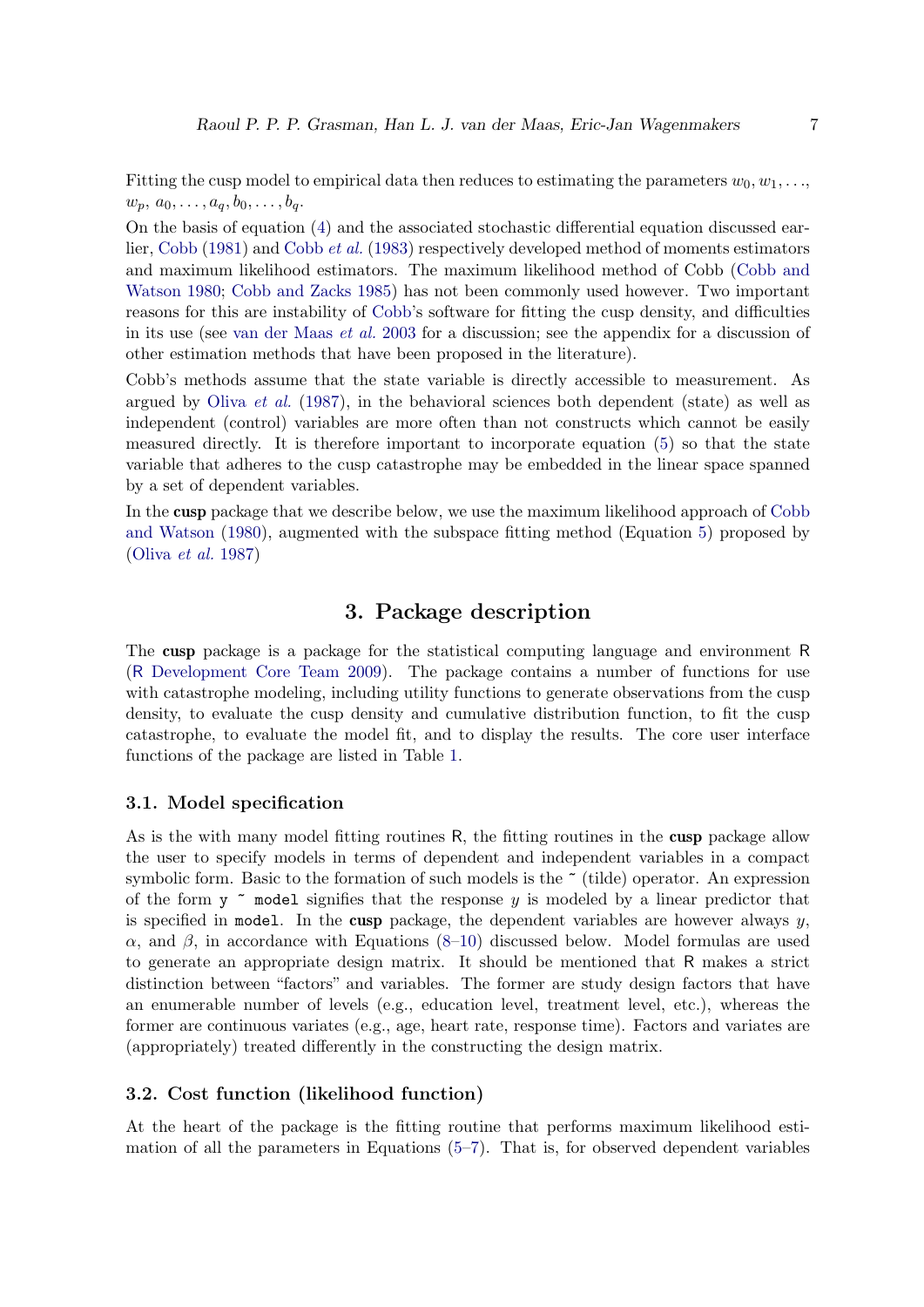| Function name  | Description and example call                                           |
|----------------|------------------------------------------------------------------------|
| cusp           | Fits cusp catastrophe to data.                                         |
|                | fit <- cusp(y~z, alpha~x1+x2, beta~x1+x2, data)                        |
| summary method | Computes statistics on parameter estimates and model fit (by de-       |
|                | fault this function compares the cusp model to a linear regression     |
|                | model). For model comparison a pseudo- $R^2$ statistic, AIC and BIC    |
|                | are computed.                                                          |
|                | summary(fit)                                                           |
| confint method | Computes confidence intervals for the parameter estimates.             |
|                | $\text{confint}(\text{fit})$                                           |
| vcov method    | Computes an approximation to the parameter estimator variance-         |
|                | covariance matrix.                                                     |
|                | vcov(fit)                                                              |
| logLik method  | Returns the optimized value of the log-likelihood.                     |
|                | logLik(fit)                                                            |
| plot method    | Generates a graphical display of the fit, including the estimated      |
|                | locations on the cusp control surface for each observation, non-       |
|                | parametric density estimates for different regions of the control sur- |
|                | face, and a residuals plot. An example is provided in Figure 3. The    |
|                | graph is fully customizable.                                           |
|                | plot(fit)                                                              |
| cusp3d         | Generates a three dimensional display of the cusp equilibrium sur-     |
|                | face on which the estimated states are displayed. The graphic is       |
|                | fully customizable. Figure 5 displays an example.                      |
|                | cusp3d(fit)                                                            |
| cusp3d.surface | Generates a three dimensional display of the cusp equilibrium sur-     |
|                | face. Figure 1 was generated with it.                                  |
|                | cusp3d.surface()                                                       |
| rcusp          | Generates a random sample from the cusp distribution.                  |
|                | $y \leftarrow r \text{cusp}(n=100, alpha=-1/2, beta=2)$                |
| dcusp, pcusp   |                                                                        |
| qcusp          | The cusp density, cumulative distribution and quantile functions.      |
|                | $dcusp(y=1.0, alpha=-1/2, beta=2)$                                     |
| cusp.logist    | Fits an logistic curve to the data. Is used in summary cusp if op-     |
|                | tional parameter logist=TRUE is specified for testing the presence     |
|                | of observations in the bifurcation set.                                |
|                | fit <- cusp.logist(y~z, alpha~x1+x2, beta~x1+x2,                       |
|                | data)                                                                  |

<span id="page-7-0"></span>Table 1: Summary, including example calls, of most important functions in cusp package. A full description of these functions and others are given in the package documentation.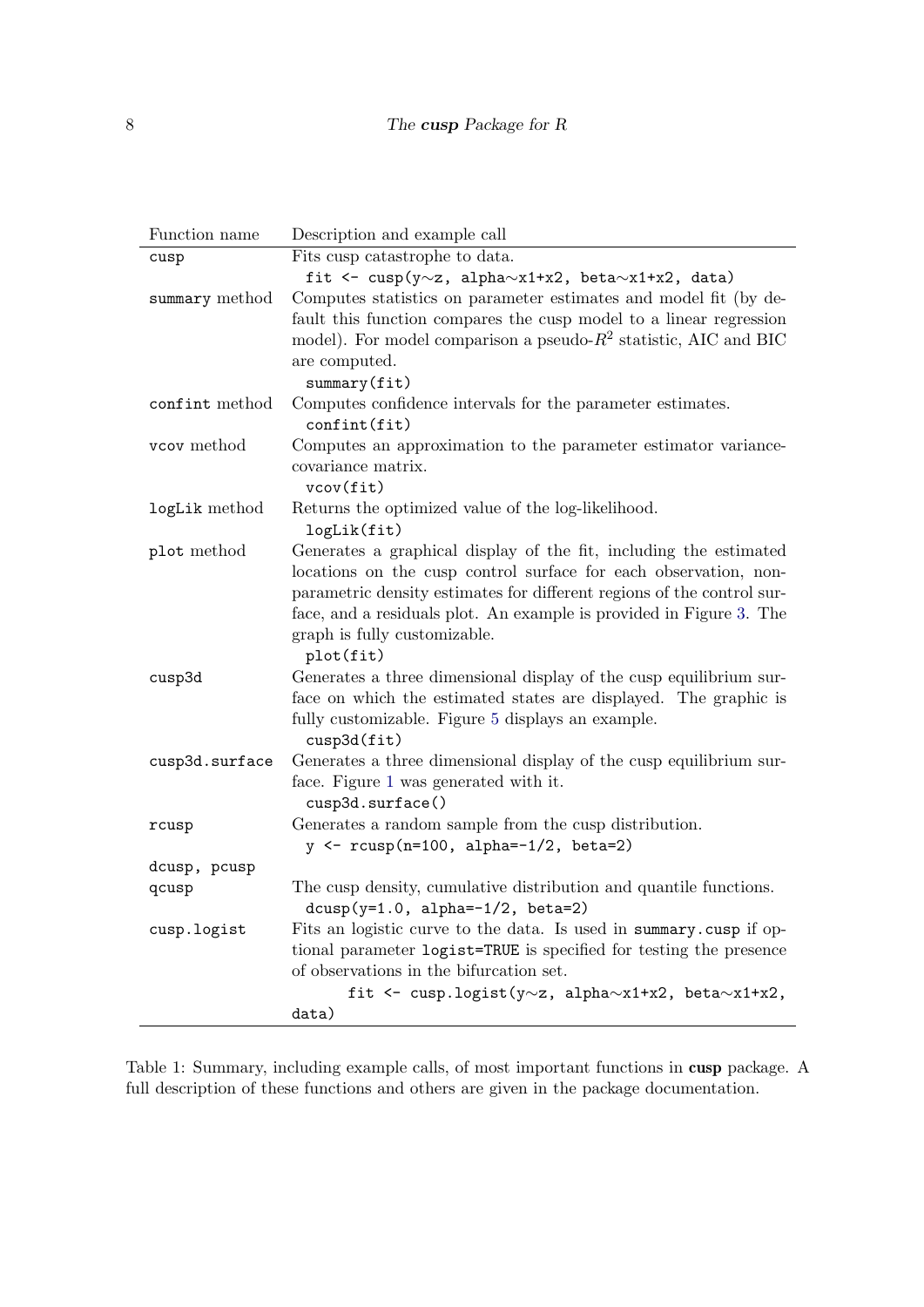$Y_{i1}, Y_{i2}, \ldots, Y_{ip}$ , and independent variables  $X_{i1}, X_{i2}, \ldots, X_{iq}$ , for subjects  $i = 1, \ldots, n$ , the distribution of

<span id="page-8-0"></span>
$$
y_i = w_0 + w_1 Y_{i1} + w_2 Y_{i2} + \dots + w_p Y_{ip}
$$
\n<sup>(8)</sup>

is modeled by the density [\(4\)](#page-4-0), with  $\alpha \mapsto \alpha_i$ ,  $\beta \mapsto \beta_i$ , where

$$
\alpha_i = a_0 + a_1 X_{i1} + a_2 X_{i2} + \dots + a_q X_{iq}
$$
\n(9)

<span id="page-8-1"></span>
$$
\beta_i = b_0 + b_1 X_{i1} + b_2 X_{i2} + \dots + b_q X_{iq}.
$$
\n(10)

If we collect the observed dependent variables in the  $n \times (p+1)$  matrix  $\mathbf{Y} = [\mathbf{1}_n|(Y_{ij})]$ , the independent variables in the  $n \times (q+1)$  matrix  $\mathbf{X} = [\mathbf{1}_n](X_{ik})$ , where  $\mathbf{1}_n$  is an *n*-vector whose entries all equal 1, and furthermore collect the coefficients in the vectors  $\mathbf{w} = (w_0, w_1, \dots, w_p)'$ ,  $\mathbf{a} = (a_0, a_1, \dots, a_q)'$ , and  $\mathbf{b} = (b_0, b_1, \dots, b_q)'$ , where ' denotes transpose, we can write these equations succinctly as

<span id="page-8-2"></span>
$$
\mathbf{y} = \mathbf{Y} \mathbf{w}, \quad \boldsymbol{\alpha} = \mathbf{X} \mathbf{a}, \quad \boldsymbol{\beta} = \mathbf{X} \mathbf{b},
$$

where  $\mathbf{y} = (y_1, \ldots, y_n)'$ ,  $\boldsymbol{\alpha} = (\alpha_1, \ldots, \alpha_n)'$ , and  $\boldsymbol{\beta} = (\beta_1, \ldots, \beta_n)'$ . Therefore, the negative log-likelihood for a sample of observed values  $(x_{i1}, \ldots, x_{iq}, y_{i1}, \ldots, y_{ip}), i = 1, \ldots, n$ , is

$$
L(\mathbf{a}, \mathbf{b}, \mathbf{w}; \mathbf{Y}, \mathbf{X}) = \sum_{i=1}^{n} \log \psi_i - \sum_{i=0}^{n} \left[ \alpha_i y_i + \frac{1}{2} \beta_i y_i^2 - \frac{1}{4} y_i^4 \right].
$$
 (11)

Note that compared to equation [\(4\)](#page-4-0), here we have absorbed the location and scale parameters  $\lambda$  and  $\sigma$  into the coefficients  $w_0, w_1, \ldots, w_p$ . It should be noted furthermore that there is an ambiguity in the equations above: The signs of the  $a_j$  and  $w_j$  may all be switched without affecting the value negative log-likelihood function. This is the case, because the quadratic and quartic terms in  $y_i$  do not determine the sign of  $y_i$  (i.e.,  $y_i^2 = (-y_i)^2$  and  $y_i^4 = (-y_i)^4$ ), while for the linear term  $\alpha_i y_i = (-\alpha_i)(-y_i)$  holds. Thus the sign of  $y_i$  (and hence, the sign for the  $w_j$ 's) can be switched without affecting the value of [\(11\)](#page-8-2) if the sign of  $\alpha_i$ , and hence the signs of the  $a_j$ 's, is switched as well. The estimates of  $a_1, \ldots, a_q, w_1, \ldots, w_p$  are therefore identifiable up to a change in sign.

The cusp routine of the package minimizes L with respect to the parameters  $w_0, \ldots, w_p, a_0$ ,  $\ldots, a_p, b_0, \ldots, b_q$ . The computational load of evaluating L is mainly burdened by the calculation of the normalization constants  $\psi_i$ , which has to be carried out numerically. To this end, we use an adaptive quadrature routine to minimize the computational cost. To speed up the calculations substantively, this is carried out in linked C code. Speed is especially important from the user experience perspective, if different models are to be tried and compared.

Internally, the data are standardized using a QR decomposition. This is both for stability of the estimation algorithm, as well as handling collinear predictors in the design matrix. Only coefficients for each dimension of the column space of the design matrix are estimated. The estimated coefficients are related back to the actual dependent variables. If the design matrix does not have full column rank, coefficients for some independent variables—those that are fully explained by others—are not determined. For which of the independent variables coefficients are estimated in such collinear cases depends partly on the order of their occurrence in the formula.

Note that, because the models for  $\alpha_i$ 's and  $\beta_i$ 's are specified separately, different sets of independent variables can figure in each, hence allowing for confirmatory data analysis. This has been considered a deficiency the method of [Cobb and Watson](#page-20-0) [\(Stewart and Peregoy](#page-22-3)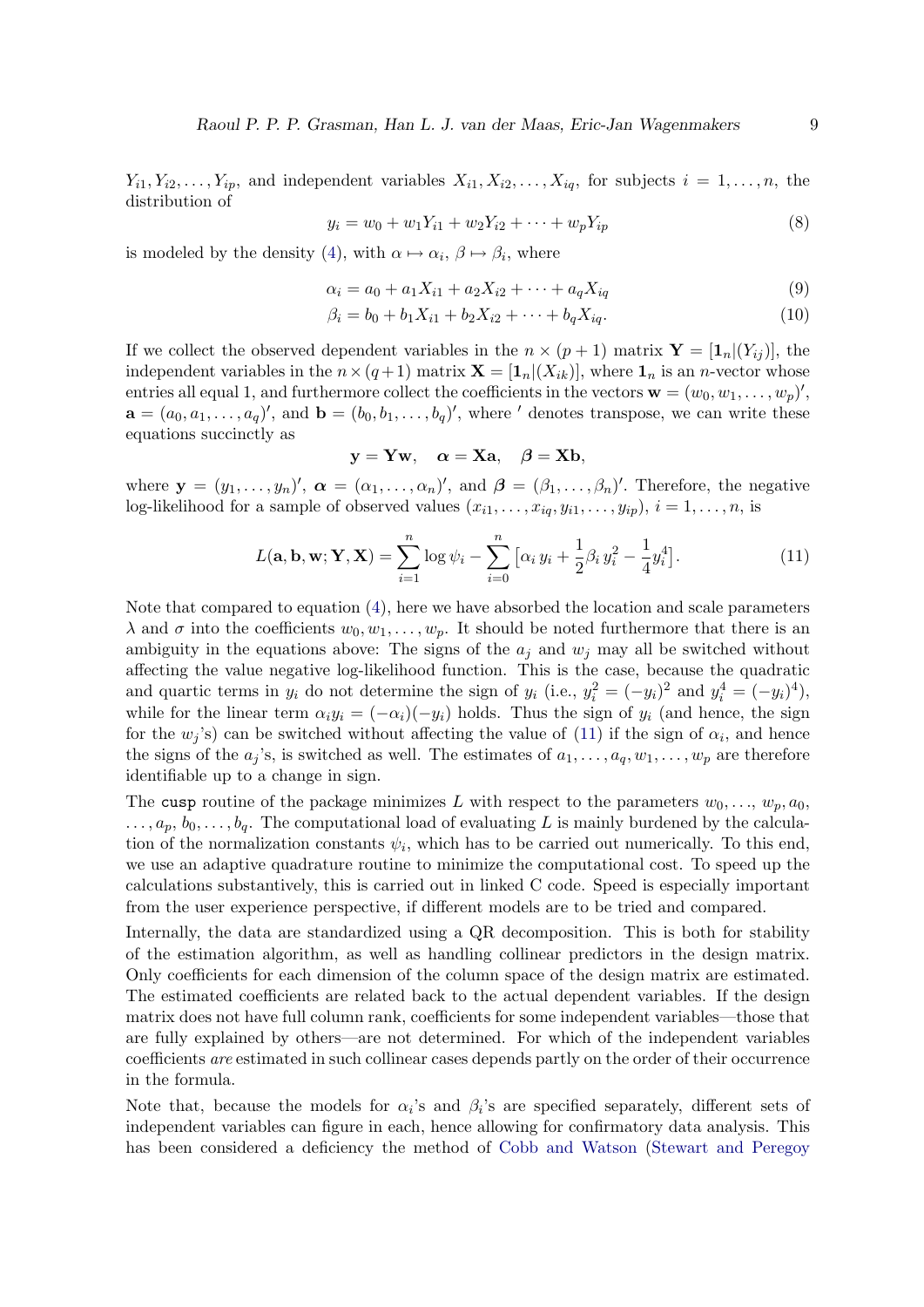[1983;](#page-22-3) [Alexander, Herbert, DeShon, and Hanges](#page-20-5) [1992\)](#page-20-5), although this option has been present in [Hartelman'](#page-21-11)s [\(1997\)](#page-21-11) program.

#### 3.3. Optimization algorithm

The negative log-likelihood function is minimized using one of the built-in optimization routines of R. By default the limited memory Broyden-Fletcher-Goldfarb-Shanno algorithm with bounds (L-BFGS-B; [Zhu, Byrd, Lu, and Nocedal](#page-22-12) [1997\)](#page-22-12) is used by the cusp function. Other methods provided by R can be used, but in our experience L-BFGS-B works best. The main problem is that the cusp density quickly decreases beyond numerical precision for  $|\alpha|, |\beta| > 5$ , and hence some boundary restrictions are helpful. Boundaries (both lower and upper) default to −10 and 10, which is sufficiently large in combination with the internal standardization of the data in al the cases we have encountered. Different boundaries may be specified, but our experience with earlier applications of the method is that the values of  $|\alpha|$  and  $|\beta|$  rarely exceed 3.

#### 3.4. Starting point

The starting values used by default turn out to often render convergence of the optimization algorithm without problems. When convergence problems arise a warning is issued, and this may be interpreted as an invitation to the user to provide alternative starting values. In our experience convergence to a proper minimum of the negative log-likelihood can be achieved most of the time by providing alternative starting values. A strong indication of improper convergence is a warning about NaN's that is issued when summary statistics are computed. If this happens, the model should be refit using a different set of starting values.

### 3.5. Statistical evaluation of model fit

To assess the correspondence of data with the predictions made by the cusp catastrophe, a number of diagnostic tools have been suggested.

#### Maxwell vs delay convention and  $R^2$

First of all, Cobb [\(1998;](#page-20-6) see also [Stewart and Peregoy](#page-22-3) [1983;](#page-22-3) [Hartelman](#page-21-11) [1997](#page-21-11) have suggested a pseudo- $R^2$  as a measure of explained variance defined by

$$
1 - \frac{\text{error variance}}{\text{Var}(y)}.\tag{12}
$$

This is clearly inspired by the familiar relation between the squared (multiple) correlation coefficient and the "explained variance" from ordinary regression. However, the term "error variance" needs to be defined, which is not trivial for the cusp catastrophe model.

As indicated previously, the cusp catastrophe is not an ordinary regression model. Rather, it is an implicit regression model of an irregular type.<sup>[1](#page-9-0)</sup> As such, unlike ordinary regression models, for a given set of values of the independent variables the model may predict multiple values for the dependent variable. In ordinary regression the predicted value is usually the

<span id="page-9-0"></span><sup>&</sup>lt;sup>1</sup>The cusp catastrophe is an irregular implicit regression model in the sense that the available statistical theory for implicit regression models cannot be applied to catastrophe models [\(Hartelman](#page-21-11) [1997\)](#page-21-11).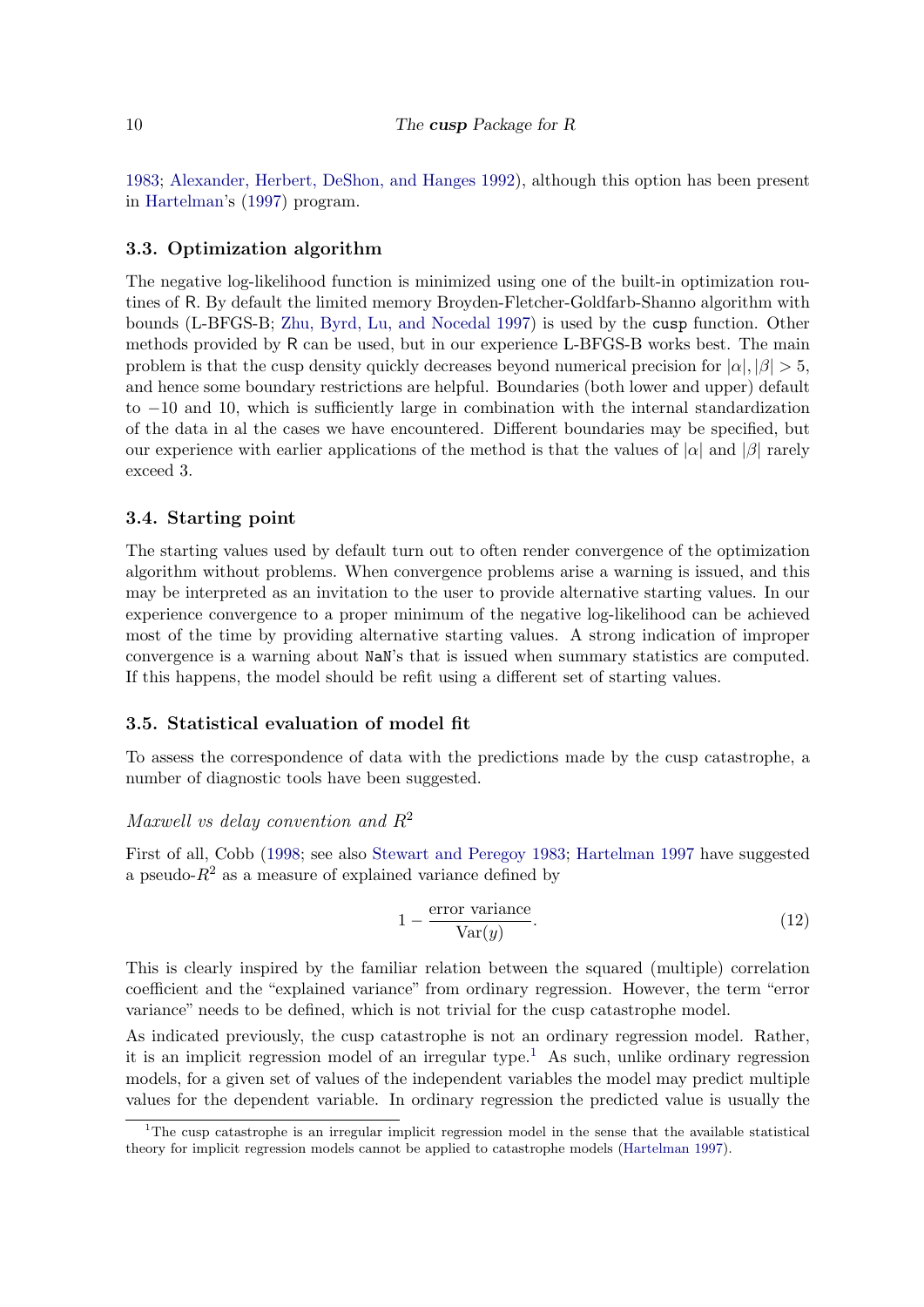expected value of the dependent variable given the values of the independent variables. In the case of the cusp density, for certain values of  $\alpha$  and  $\beta$  the cusp density is bimodal, and the expected value of this density lies in a region of low probability between the two modi. That is, the mathematical expectation of the cusp density is a value that in itself is relatively unlikely to be observed. Two alternatives for the expected value as the predicted value can be used, which are closely related to a similar problem regarding interpretation conventions in deterministic catastrophe theory: One can choose the mode of the density closest to the state values as the predicted value, or one can use the mode at which the density is highest. The former is known as the *delay convention*, the latter as the *Maxwell convention*. Although in the physical sciences both have their uses, [Cobb and Watson](#page-20-0) [\(1980,](#page-20-0) [Cobb](#page-20-6) [1998\)](#page-20-6) suggest to use the delay convention [\(Stewart and Peregoy](#page-22-3) [1983\)](#page-22-3). Both conventions are provided by the package, the default being the delay convention.

Hence, in the pseudo- $R^2$  statistic defined above, the error variance is defined as the variance of the differences between the observed (or estimated) states and the mode of the distribution that is closest to this value. It should be noted however that this pseudo- $R^2$  can become negative if many of the  $\alpha_i$ 's deviate from 0 in the same direction—in that case the distribution is strongly skewed, and deviation from the mode is on average larger than deviation from the mean. Negative pseudo- $R^2$ 's are thus perfectly legitimate for the cusp density, which limits its value for model fit assessment. Alternatives to the pseudo- $R^2$  are discussed below.

#### AIC, BIC and logistic curve

In addition to the pseudo- $R^2$  statistic, to establish convincingly the presence of a cusp catastrophe, Cobb gives three guidelines for evaluating the model fit [\(Cobb](#page-20-6) [1998;](#page-20-6) [Hartelman](#page-21-11) [1997\)](#page-21-11): First, the fit of the cusp should be substantially better than multiple linear regression—i.e., its likelihood should be significantly higher than that of the ordinary regression model. Second, any of the coefficients  $w_1, \ldots, w_p$  should deviate significantly from zero  $(w_0$  does not have to), as well as at least one of the  $a_j$ 's or  $b_j$ 's. Thirdly, at least 10% of the  $(\alpha_i, \beta_i)$  pairs should lie within the bifurcation region. The former two guidelines can be assessed with the summary function of the packages; the latter guideline can be assessed with the plot function; both of these are detailed in the Examples section below.

A problem arises when the general case of equation [\(8\)](#page-8-0) with more than one dependent variable is used: The linear regression model with which to compare the cusp model is not uniquely defined. The most natural approach seems to be linear subspace regression: The first canonical variate between the  $X_{ji}$ 's and the  $Y_{ki}$ 's is used as the predicted value, and the first canonical correlation is used for calculating the explained and residual variance. For models in which [\(8\)](#page-8-0) contains only one dependent variable this automatically reduces to standard univariate linear regression.

The 10% guideline of Cobb is somewhat arbitrary, and [Hartelman](#page-21-11) [\(1997\)](#page-21-11); [Hartelman, van](#page-21-13) [der Maas, and Molenaar](#page-21-13) [\(1998\)](#page-21-13); [van der Maas](#page-22-11) et al. [\(2003\)](#page-22-11) propose a more stringent test of the presence of bifurcation points: They suggest to compare the model fit to the non-linear least squares regression to the logistic curve

$$
y_i = \frac{1}{1 + e^{-\alpha_i/\beta_i^2}} + \epsilon_i, \qquad i = 1, ..., n,
$$
 (13)

where  $y_i$ ,  $\alpha_i$ ,  $\beta_i$  are defined in Equations [\(8–](#page-8-0)[10\)](#page-8-1), and the  $\epsilon_i$ 's are zero mean random disturbances. (One may assume  $\epsilon_i$  to be normally distributed, but this is not necessary; see e.g.,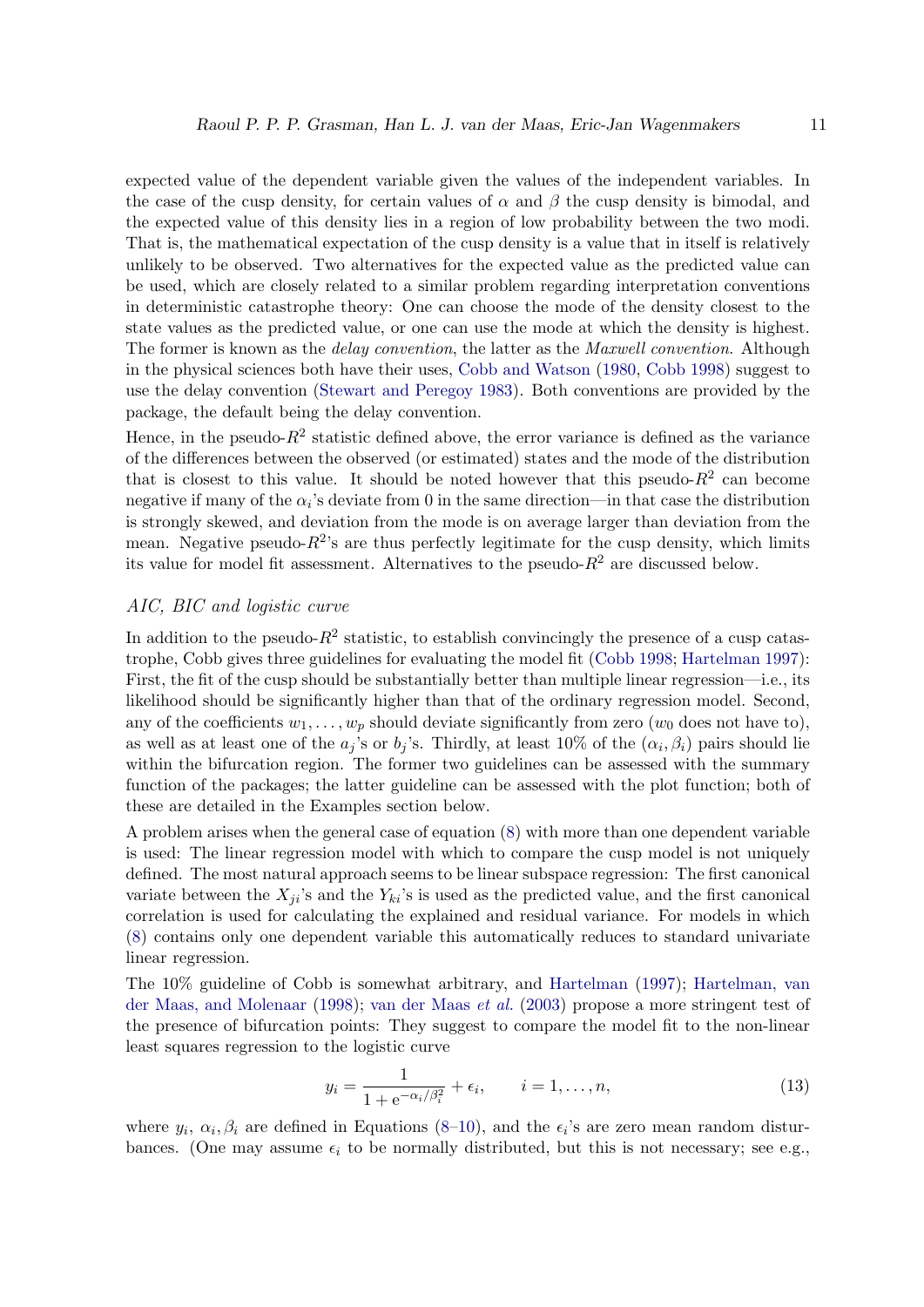[Seber and Wild](#page-21-14) [1989.](#page-21-14)) The rationale for the logistic function is that this function does not posses degenerate critical points, while it does have the possibility to model arbitrarily steep changes in the (canonical) state variable as a function of minute changes in an independent variable, thus mimicking "sudden" transitions of the cusp [\(Hartelman](#page-21-11) [1997\)](#page-21-11). The summary function in the package provides an option to fit this logistic curve to the data. Because the cusp density and the logistic functions are not nested models, the fit cannot be assessed on the basis of differences in the likelihood, and one has to resort to other indicators such as AIC and BIC. These fit indices are both computed by the summary function, as well as an AIC corrected for small sample sizes (AICc; [Burnham and Anderson](#page-20-7) [2004\)](#page-20-7).

Instead of the 10% guideline, [Hartelman](#page-21-11) [\(1997\)](#page-21-11) proposes to require that the AIC and BIC indicate a better fit for the cusp density than for the logistic curve. [Wagenmakers, van der](#page-22-13) [Maas, and Molenaar](#page-22-13) [\(2005b\)](#page-22-13) suggest to use the BIC of both models to compute approximation of the posterior odds for the cusp relative to the logistic curve, assuming equal prior probabilities for both models.

## 4. Examples

For illustration purposes, we provide three example analyses with the package. The first two examples entail data that have been analyzed with cusp catastrophe methods before and have been published elsewhere.

#### Example I

The first example is taken from [van der Maas](#page-22-11) et al. [\(2003\)](#page-22-11), and concerns attitudinal response transitions with respect to the statement "The government must force companies to let their workers benefit from the profit as much as the shareholders do". Some 3000 Dutch respondents indicated their level of agreement with this statement on a 5 point scale  $(1 = totally \text{ agree},$  $5 = totally disagree$ ). As a normal factor political orientation (measures on a 10 point scale from  $1 = left$  wing to  $10 = right$  wing) was used. As a bifurcation factor the total score on a 12 item "political involvement" scale was used. The theoretical social psychological details are discussed in [\(van der Maas](#page-22-11) *et al.* [2003\)](#page-22-11). The data thus consist of a table with three columns: Orient, Involv, and Attitude.

We use the same subset of 1387 cases that was also analyzed in [van der Maas](#page-22-11) *et al.* [\(2003\)](#page-22-11). In that paper an extensive comparison of models was done. These data are made available in the package and can be loaded using the data("attitudes") command. Here we only present the analysis for the best fitting model (model 12 in [van der Maas](#page-22-11) et al. [2003,](#page-22-11) according to AIC and BIC). In that model, the bifurcation factor  $(\beta_i)$  is determined exclusively by Involv, while the normal factor  $(\alpha_i)$  is determined by both Orient and Involv. This model can be fitted with the command

```
R> fit <- cusp(y \tilde{ } Attitude,
+ alpha ~ Orient + Involv,
+ beta ~ Involv,
+ data = attitudes, start=attitudeStartingValues)
```
Here attitudes is the data.frame in which the table with data is stored, and the vector attitudeStartingValues is a set starting values that is included in the package to obtain a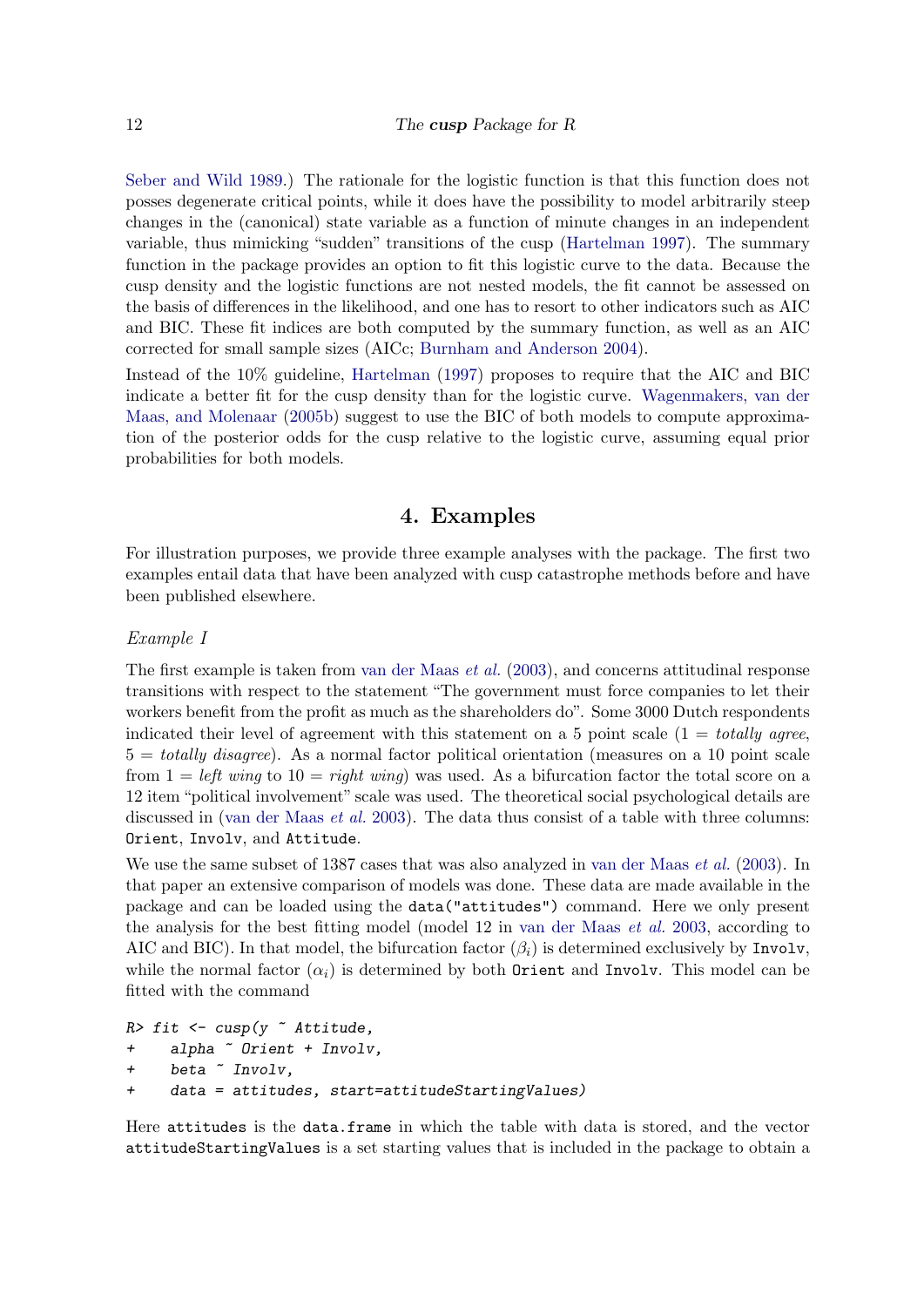|                | Estimate | Std. Error | z value | z       |
|----------------|----------|------------|---------|---------|
| a[(Intercept)] | 0.15271  | 0.56218    | 0.272   | .7859   |
| a[Orient]      | 0.46210  | 0.06414    | 7.204   | < 0.000 |
| a[Involv]      | 0.09736  | 0.05445    | 1.788   | .0738   |
| b[(Intercept)] | 0.12397  | 0.38643    | 0.321   | .7484   |
| b[Involv]      | 0.22738  | 0.02993    | 7.597   | < 0.000 |
| w[(Intercept)] | 0.10543  | 0.24485    | 0.431   | .6668   |
| w[Attitude]    | 0.87758  | 0.06682    | 13.134  | < .0000 |

<span id="page-12-0"></span>Table 2: Coefficient summary table for attitudes example obtained with the summary method.

solution quickly for this example. Both were loaded with a data call. Note the use of formula's discussed earlier: The first formula specifies that the state variable  $y_i$  is determined by the variable Attitude for which a location and scaling parameter  $(w_0 \text{ and } w_1 \text{ in Equation 8})$ have to be estimated. The second formula states that the normal factor  $\alpha_i$  is determined by the variables Orient and Involv for which regression coefficients and an intercept must be estimated. Similarly the third formula which specifies that the bifurcation factor is determined by the variable Involv for which an intercept and a regression coefficient have to be estimated. When the cusp function returns, the estimates can be printed to the console window of R by typing print(fit).More informative however is a summary of the parameters and the associated statistics, which is obtained with the statement

#### $R$ > summary(fit, logist = TRUE)

where logist is set to TRUE to compare the cusp to the logistic curve fit, in addition to a comparison with a linear model. Part of the result is display in Tables [2](#page-12-0) and [3.](#page-12-1) There are only very small differences between the fit presented here and the fit presented in [\(van der](#page-22-11) [Maas](#page-22-11) et al. [2003\)](#page-22-11), which are entirely due to differences in optimization algorithm. It should be mentioned that in [\(van der Maas](#page-22-11)  $et al. 2003$ ) the parameter estimates are the coefficients with respect to standardized data. To standardize the data the scale function of R can be used. The column headed " $R^{2n}$  in Table [3](#page-12-1) lists the squared multiple correlation for the linear regression model and logistic curve model, and the pseudo- $R^2$  for the cusp catastrophe model. A visual display of the data fit and diagnostic plots is generated with the command plot(fit); the result is displayed in Figure [3.](#page-13-0) The figure display the control plane along with the estimated  $(\alpha_i, \beta_i), i = 1, \ldots, n$ , for each of the observations. Furthermore, it (optionally) displays for each of four regions in the control plane a density estimate of the estimated

|                                          | $R^2$ | AIC $\overline{C}$ | AICc | <b>BIC</b> |
|------------------------------------------|-------|--------------------|------|------------|
| Linear model 0.1309 3997.6 3997.6 4018.5 |       |                    |      |            |
| Logist model 0.1599 3954.5 3954.5 3985.9 |       |                    |      |            |
| Cusp model -0.0962 3623.8 3623.9 3660.4  |       |                    |      |            |

<span id="page-12-1"></span>Table 3: Model fit statistics for synthetic data example as obtained with summary. The column labeled " $R^{2n}$  gives conventional  $R^2$  for the linear and logist model, and the pseudo- $R^2$ statistic for the cusp model.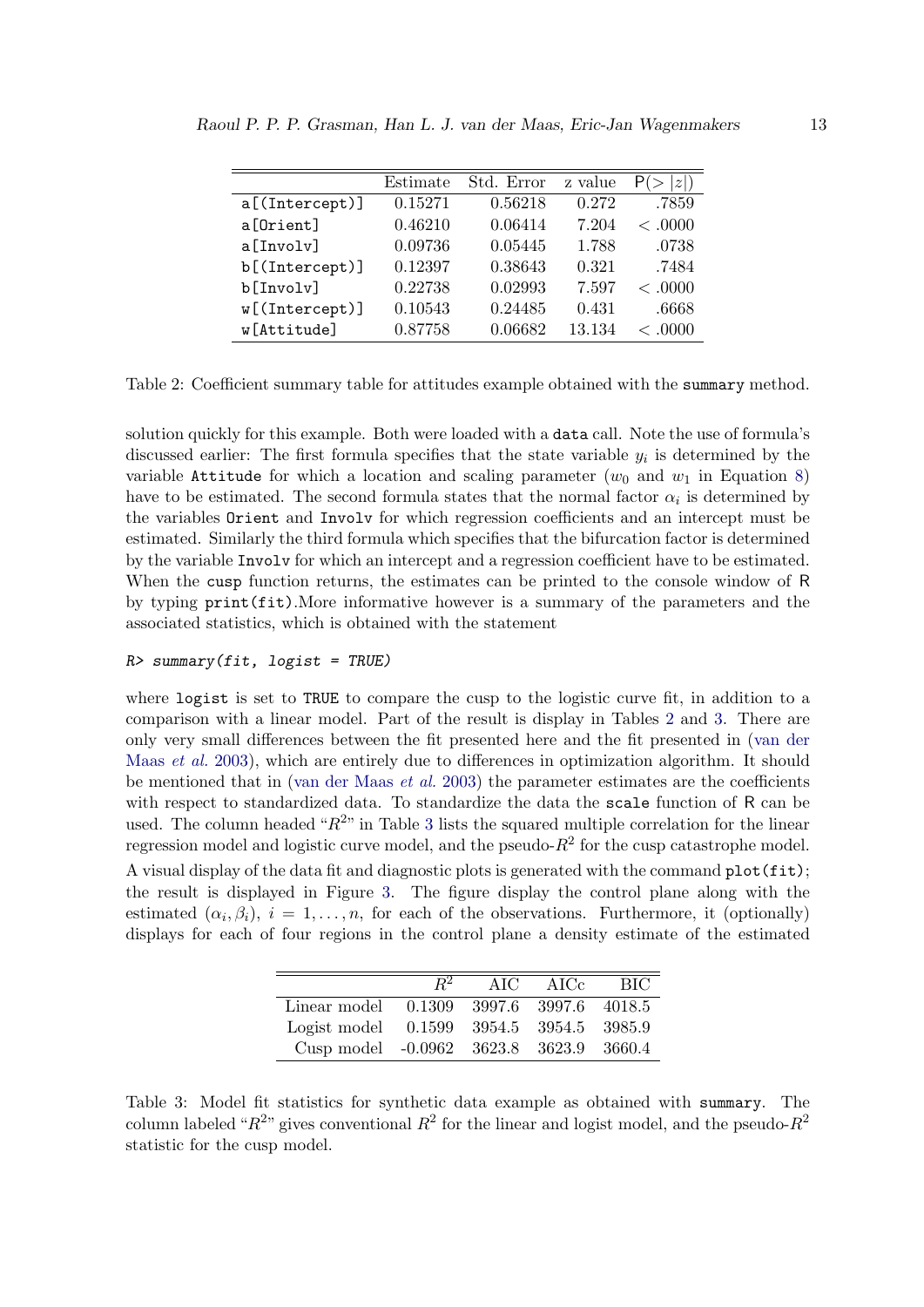

<span id="page-13-0"></span>Figure 3: Diagnostic plot of fit of attitude data obtained with the plot method that is available in the package.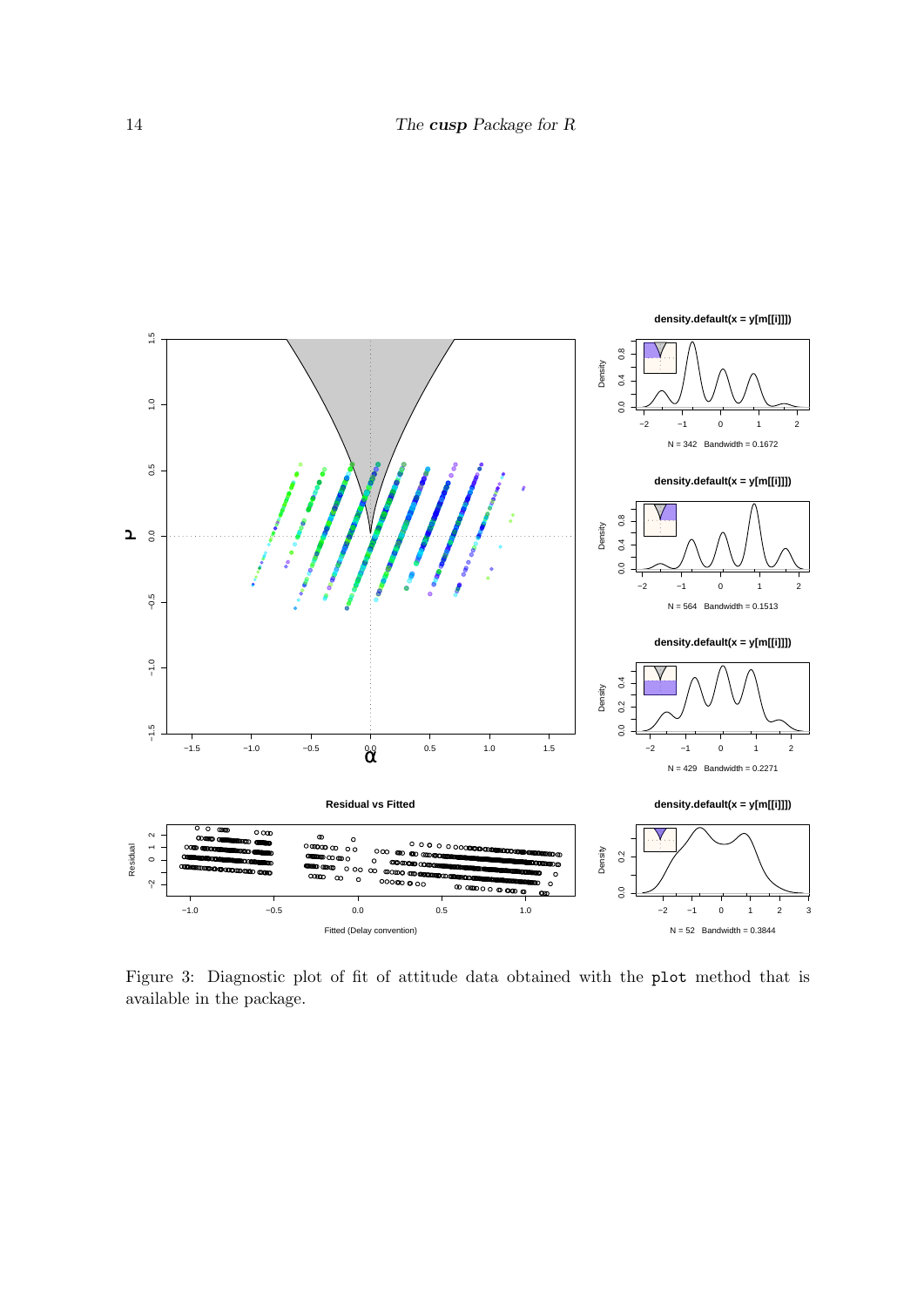state variable in that region. These are displayed on the right in the figure: The top two panels reflect the densities in the region left and right of the bifurcation region respectively. These should be positively skewed for the left side and negatively skewed for the right side (compare Figure [2\)](#page-5-0). The next panel display the density estimate for the state estimates below the bifurcation region. Here the density estimate should be approximately uni-modal and less skewed than in the other two regions. The last panel displays the density estimate for estimated state values within the bifurcation region. In this region the density should be bimodal. For the data displayed here the first three densities seem heavily multi-modal. This is due to the fact that the bifurcation factor "political orientation" was measured on a discrete ordinal 10 points scale, thus artifactually introducing modes around these values. The residual versus fitted plot displays the estimated errors as a function of predicted states. As indicated earlier, by default the errors are computed using the *delay* convention. Although with a good model fit one would expect to see no systematic relationship between the estimated errors and the predicted states, we have observed a consistent negative trend between the two—even when the data were generated from the cusp density in simulations. This may simply result from cases of which the density is strongly skewed. Hence, a slight negative trend should not be taken too seriously as an indication of model misfit.

Note from Figure [3](#page-13-0) that the overwhelming majority of cases lie in regions where the cusp density is moderate to strongly skewed. This fact accounts for the negative pseudo- $R^2$ . [Lange](#page-21-8) *[et al.](#page-21-8)* [\(2000\)](#page-21-8) recommend to reject the cusp model entirely when negative pseudo  $R^2$  result. This seems to be an unwarranted recommendation because negative pseudo- $R^2$  values are because of the definition of this measure of fit—entirely possible for the cusp density. In fact, negative pseudo- $R^2$  statistics are possible for all (strongly) skewed distribution such as for instance a chi-square distribution. Rather than rejecting the cusp catastrophe model on the basis of a negative pseudo- $R^2$ , one might consider forgetting about this measure of fit entirely, as it clearly is not well-suited for its intended purposes in non-symmetrical distributions. Instead, one can use AIC and BIC to compare the cusp model with competitor models such as the linear regression model and the logistic curve.

#### Example II

In the second example we use the model specified by [Oliva](#page-21-7) *et al.* [\(1987\)](#page-21-7) to demonstrate the use of multiple state variables. The model corresponds to the data in Table 2 of that paper, which displays synthetic data for 50 cases with scores on two (dependent) state variables  $(Z_1 \text{ and } Z_2)$ , four (independent) bifurcation variables  $(Y_1, Y_4, Y_4, \text{ and } Y_4)$ , and three (independent) normal variables  $(X_1, X_2, \text{ and } X_3)$ . The data can be loaded from the package with data(oliva). The "true" model for their synthetic data is

<span id="page-14-0"></span>
$$
\alpha_i = X_1 - .969 X_2 - .201 X_3,\n\beta_i = .44 Y_1 + 0.08 Y_2 + .67 Y_3 + .19 Y_4,\ny_i = -0.52 Z_1 - 1.60 Z_2.
$$
\n(14)

For testing purposes, [Oliva](#page-21-7) et al. did not add noise to any of the variables, and hence, the data perfectly comply with their implicit regression equation [\(3\)](#page-2-0).

Because we are using the stochastic approach of [Cobb,](#page-20-4) we cannot use these deterministic data. We therefore generated data in accordance with the model in equation [\(14\)](#page-14-0), where  $X_1, X_2$ , and  $X_3$  were uniformly distributed on the interval  $(-2, 2)$ ,  $Y_1$ ,  $Y_2$  and  $Z_1$  were uniformly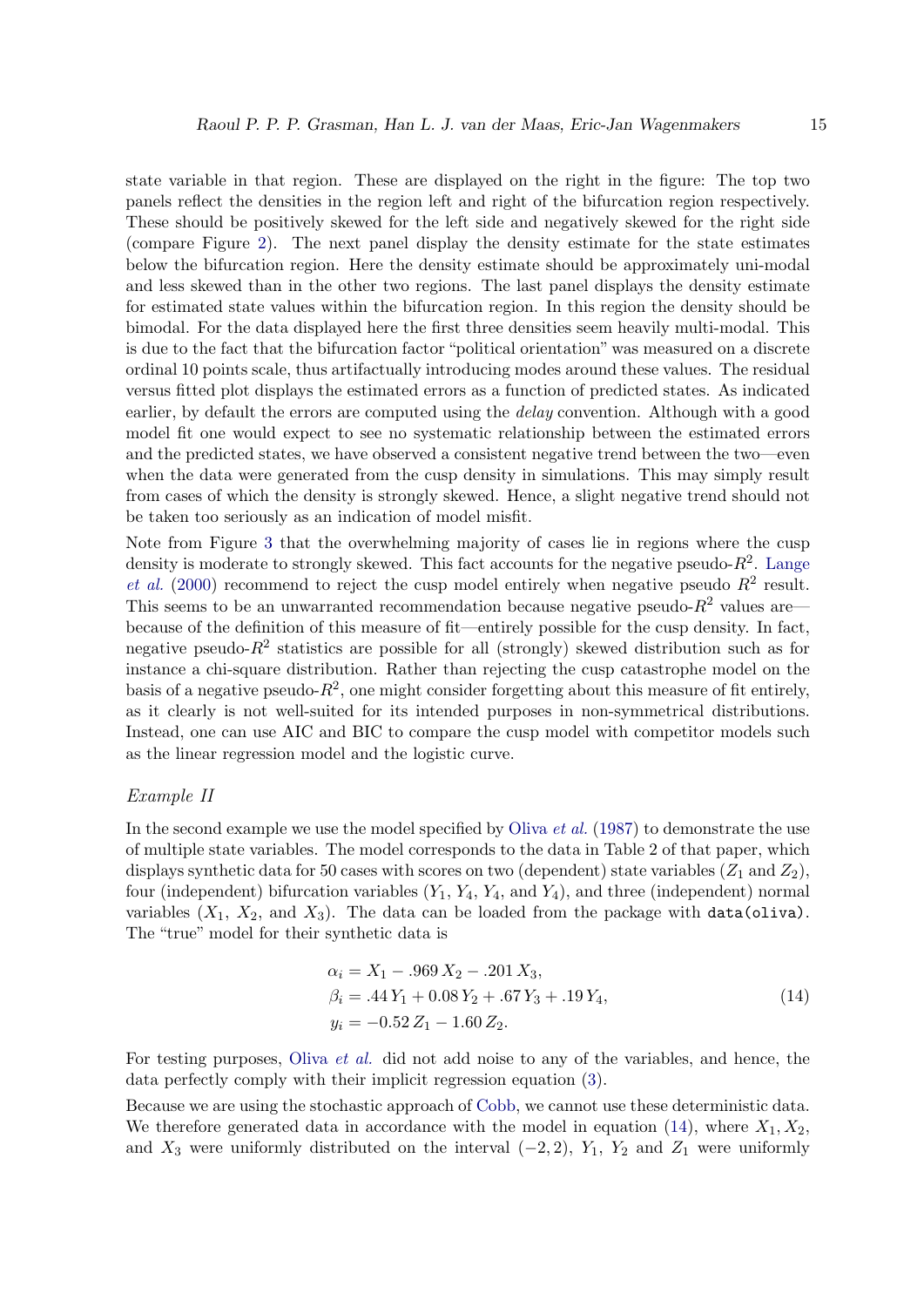| Model I        |            |            |                        |         |
|----------------|------------|------------|------------------------|---------|
|                | Estimate   | Std. Error | $\boldsymbol{z}$ value | P(> z ) |
| $a[x1]^*$      | 0.82896    | 0.21994    | 3.769                  | .0002   |
| $a[x2]^*$      | $-0.67698$ | 0.19928    | $-3.397$               | .0007   |
| a [x3]         | $-0.17317$ | 0.15706    | $-1.103$               | .2702   |
| $b[y1]^*$      | 0.44729    | 0.13899    | 3.218                  | .0013   |
| b[y2]          | 0.24059    | 0.16021    | 1.502                  | .1332   |
| $b[y3]^*$      | 0.81809    | 0.12873    | 6.355                  | < 0.000 |
| b[y4]          | $-0.14654$ | 0.14315    | $-1.024$               | .3060   |
| $w[z1]^*$      | $-0.49822$ | 0.04633    | $-10.753$              | < .000  |
| $w[z2]^*$      | $-1.50097$ | 0.08555    | $-17.545$              | < .000  |
| Model II       |            |            |                        |         |
|                | Estimate   | Std. Error | $z$ value              | P(> z ) |
| a[(Intercept)] | $-0.8868$  | 0.6240     | $-1.4213$              | 0.1552  |
| a[x1]          | $-0.9109$  | 0.2564     | $-3.5527$              | 0.0004  |
| a[x2]          | 0.7251     | 0.2191     | 3.3100                 | 0.0009  |
| a[x3]          | 0.1584     | 0.1735     | 0.9130                 | 0.3613  |
| a[y1]          | 0.0653     | 0.0933     | 0.6998                 | 0.4841  |
| a[y2]          | $-0.0341$  | 0.1099     | $-0.3108$              | 0.7560  |
| a[y3]          | 0.1474     | 0.1318     | 1.1182                 | 0.2635  |
| a [y4]         | 0.0590     | 0.1149     | 0.5131                 | 0.6079  |
| b[(Intercept)] | 0.1572     | 0.9575     | 0.1642                 | 0.8696  |
| b[x1]          | 0.0317     | 0.3053     | 0.1039                 | 0.9173  |
| b[x2]          | $-0.3197$  | 0.2690     | $-1.1883$              | 0.2347  |
| b[x3]          | $-0.2083$  | 0.2428     | $-0.8581$              | 0.3909  |
| b[y1]          | 0.4379     | 0.1389     | 3.1528                 | 0.0016  |
| b[y2]          | 0.2794     | 0.1721     | 1.6235                 | 0.1045  |
| b[y3]          | 0.7788     | 0.1983     | 3.9266                 | 0.0001  |
| b[y4]          | $-0.1432$  | 0.1701     | $-0.8419$              | 0.3999  |
| w[(Intercept)] | $-0.0976$  | 0.1046     | $-0.9328$              | 0.3509  |
| w[z1]          | 0.4963     | 0.0493     | 10.0720                | < .000  |
| w[z2]          | 1.5186     | 0.0897     | 16.9330                | < .000  |

<span id="page-15-0"></span>Table 4: Coefficient summary table for synthetic data example obtained with summary. Significant parameters are indicated with an asteriks (<sup>∗</sup> ). Model I: y∼z1 + z2 - 1, alpha∼x1 + x2 + x3 - 1, beta∼y1 + y2 + y3 + y4 - 1. Model II: y∼z1 + z2, alpha, beta∼x1 + x2 + x3 + y1 + y2 + y3 + y4.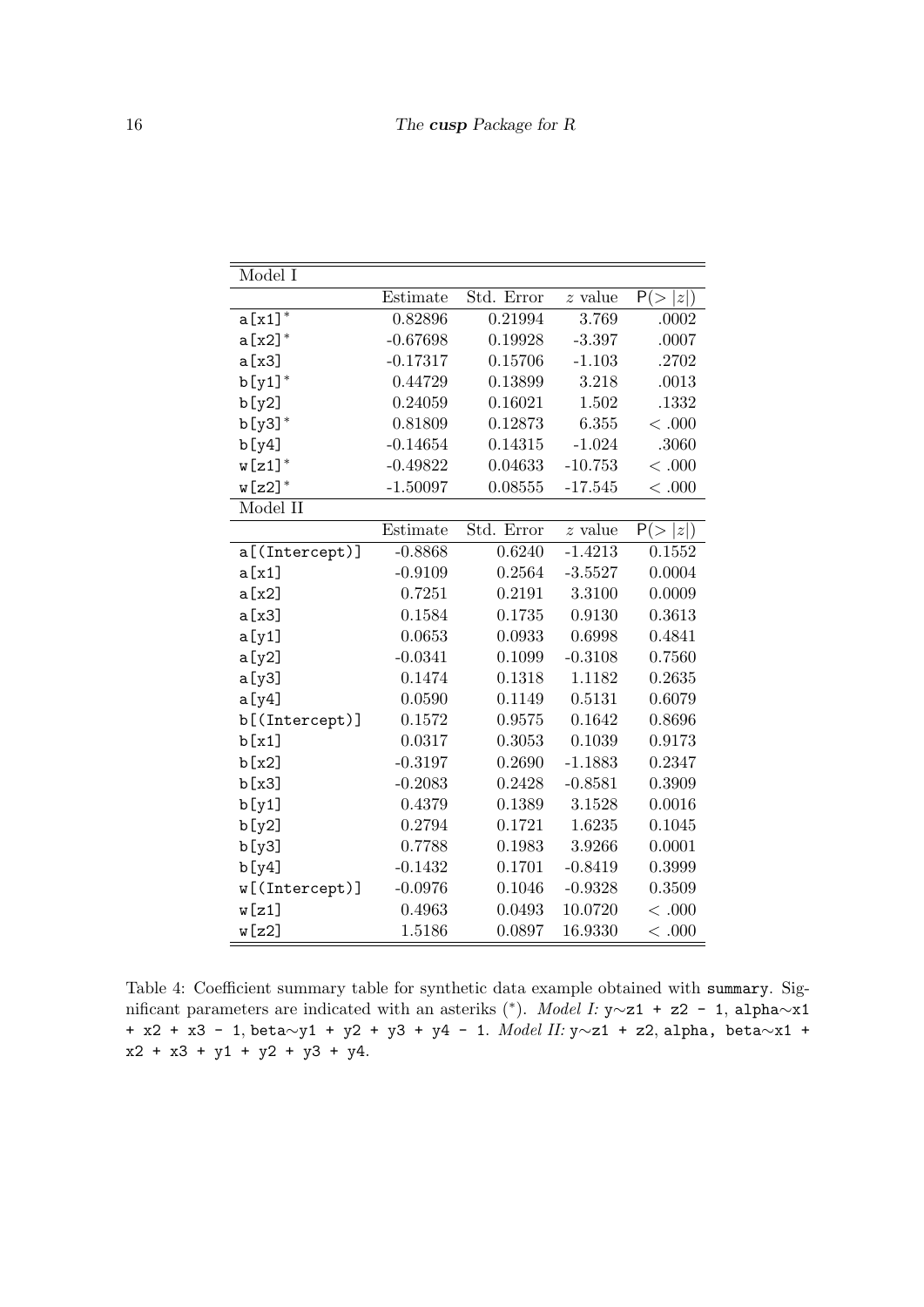|                                          | $R^2$ | AIC AICe | - BIC |
|------------------------------------------|-------|----------|-------|
| Linear model 0.5381 131.72 137.37 150.84 |       |          |       |
| Logist model 0.8485 92.17 114.23 126.58  |       |          |       |
| Cusp model 0.7821 80.60 105.93 116.93    |       |          |       |

<span id="page-16-0"></span>Table 5: Model fit statistics for Oliva [et al.](#page-21-7) [\(1987\)](#page-21-7) synthetic data example obtained with summary for the less informed model (*Model II*; see text for details). Note: " $R^{2n}$  value for cusp is pseudo- $R^2$ .

distributed on  $(-3, 3)$ , and Y<sub>3</sub> and Y<sub>4</sub> were uniformly distributed on  $(-5, 5)$ . The states  $y_i$  were then generated from the cusp density with their respective  $\alpha$  and  $\beta$  as normal and splitting factors, and then  $Z_2$  was computed as  $Z_{2i} = (y_i + 0.52 Z_{1i})/(-1.60)$ .

The call for fitting the model of [Oliva](#page-21-7) *et al.* for the resulting data set is

```
R> oliva.fit <- cusp(y \tilde{z} + z^2 - 1,+ alpha x_1 + x_2 + x_3 - 1,
+ beta \degree y1 + y2 + y3 + y4 - 1,
+ data = oliva)
```
Note that in the model there are no intercept coefficients; this is signified in the cusp call by the -1 added to the formula's (see the formula section of the R Manual, R [Development Core](#page-21-10) [Team](#page-21-10) [2009](#page-21-10) for details). The data are stored in the data frame oliva in this case. The result from summary(oliva.fit, logist = TRUE) is displayed in the upper part of Table [4.](#page-15-0)

Some of the estimates differ substantially from the true values. This should however not be too surprising given that there are 9 estimated parameters and only 50 observations, yielding a ratio of  $55/9 \approx 5.5$  observations per parameter. Six coefficients differ significantly from zero:  $a_{x1}$ ,  $a_{x2}$ ,  $b_{y1}$ ,  $b_{y3}$ , and both  $w_{z1}$  and  $w_{z2}$ . Using confinition calculate confidence intervals, we obtain for  $a_{x1}$ ,  $a_{x2}$ ,  $b_{y1}$ ,  $b_{y3}$ ,  $w_{z1}$  and  $w_{z2}$  95% confidence intervals of respectively (−1.26, −0.3979), (0.2864, 1.0676), (0.1749, 0.7197), (0.5658, 1.07), (0.4074, 0.589) and  $(1.333, 1.669)$ , which all neatly cover the true values. The same confidence interval for  $b_{\nu4}$ however, is (−0.4271, 0.134), which does not contain the true value. This may indicate that the estimator is biased. Indeed [Hartelman](#page-21-11) [\(1997\)](#page-21-11) showed in simulations that the estimators are in fact biased. The control factors  $(\alpha_i)$ 's and  $\beta_i$ 's) were however recovered quite decently: Correlations between the actual  $\alpha_i$ 's and those predicted by the model fit (which can be obtained with the function  $\text{predict}$ ) was .996, and the correlation between actual  $\beta_i$ 's and those predicted by the model fit was .924.

In contrast to the model specified in this fit, which is rather informed on the variables and their role in the cusp catastrophe, it is often the case that one doesn't know which variables determine the splitting factor, and which variables determine the normal factor. We therefore also fitted a less informed model, in which both alpha and beta are specified as  $x1 + x2$  $+ x3 + y1 + y2 + y3 + y4$ . That is, all independent variables are used to model both the splitting as well as the normal factor. The resulting estimates are given in the second part of Table [4.](#page-15-0) The same set of estimates differs significantly from zero, demonstrating the usefulness of having significance tests for each estimate separately. The confidence intervals all covered the true parameter value, except for the same parameter as in the informed model.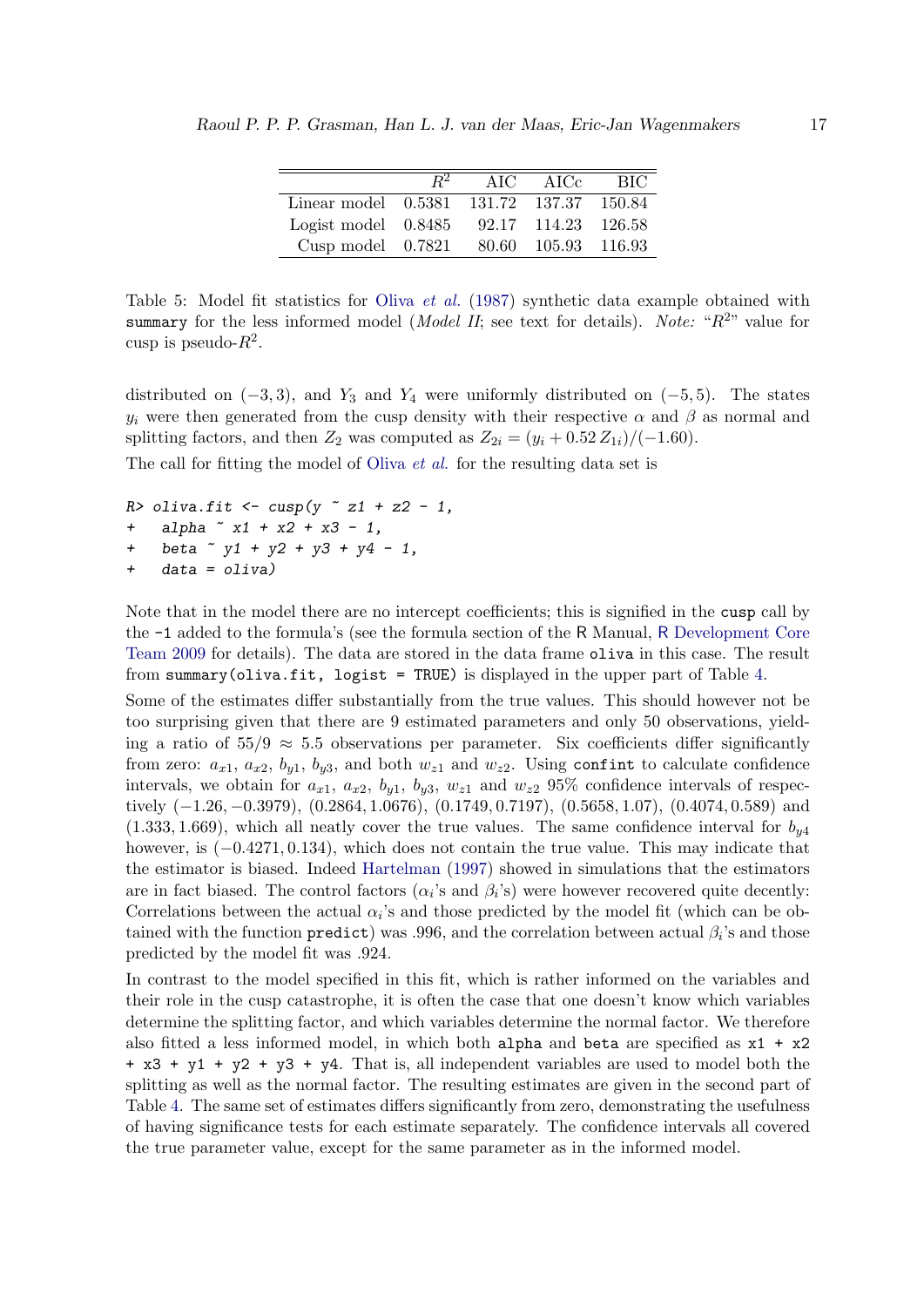

<span id="page-17-0"></span>Figure 4: Fit of simulated data generated conform the Oliva [et al.](#page-21-7) [\(1987\)](#page-21-7) synthetic data example.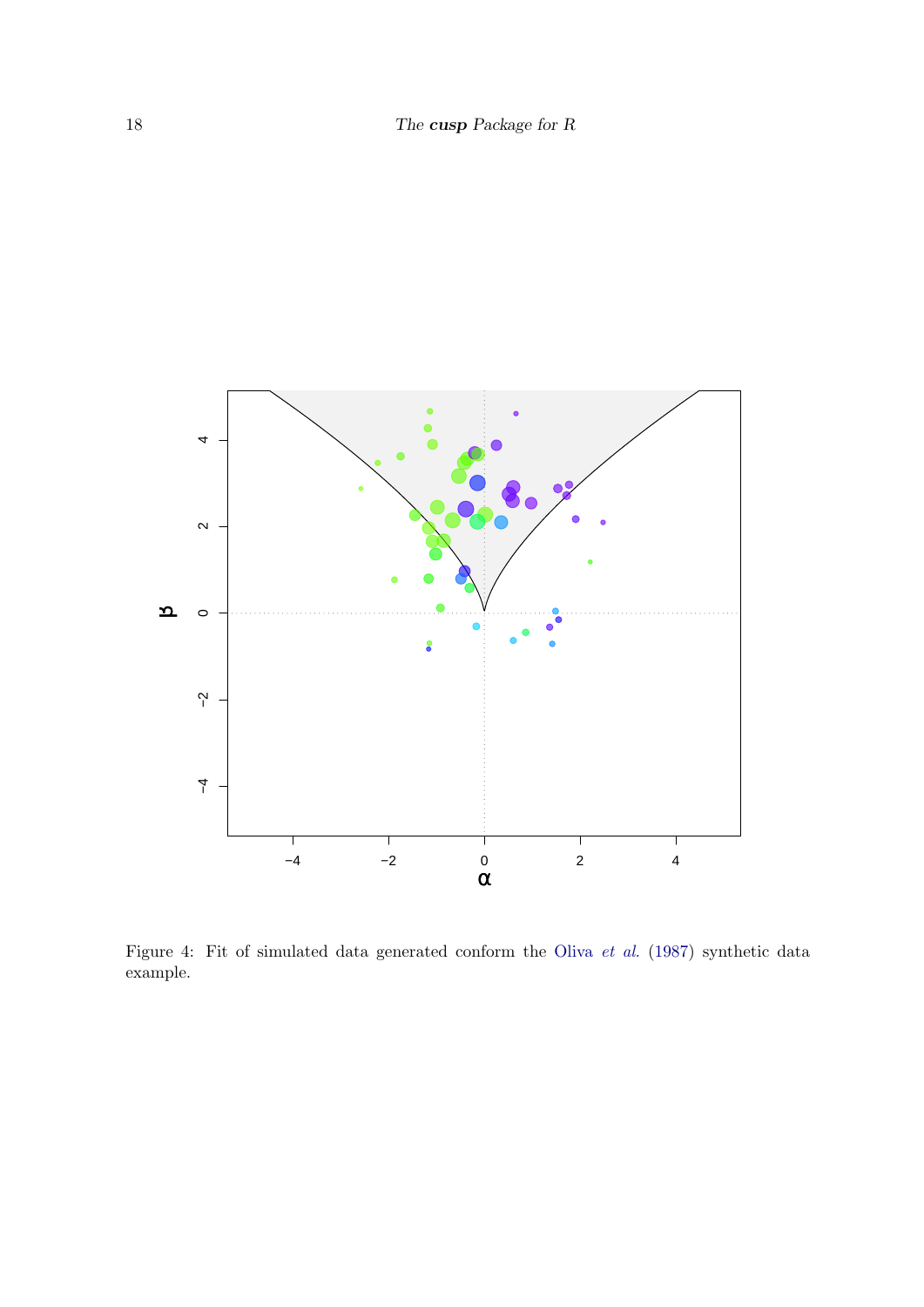

<span id="page-18-0"></span>Figure 5: Three dimensional display of the fit of the [Oliva](#page-21-7) et al. [\(1987\)](#page-21-7) synthetic data example generated with the cusp3d function.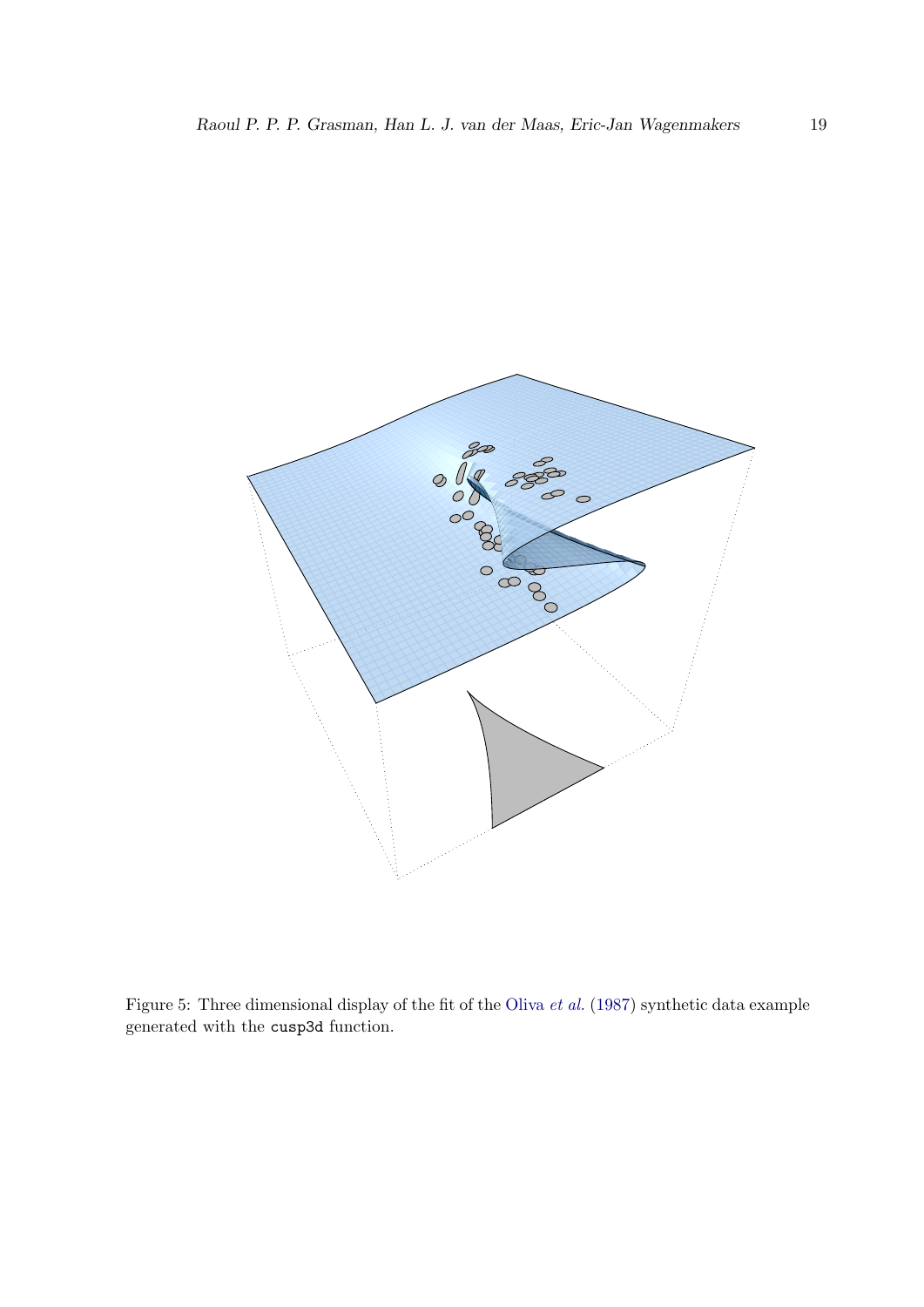The fit indices for this less informed model are displayed in Table [5.](#page-16-0) Note that the pseudo- $R^2$ statistics indicates that the fit does not differ substantially between the cusp model and the logistic curve model. In fact, it even indicates that the logistic curve model gives a slightly better fit! Thus clearly, the pseudo  $R^2$  is not in all cases a trustworthy guide in selecting a model, and since we are usually unaware of what the "correct" model is, this makes it difficult to rely on it at all. The AIC, AICc, and BIC on the other hand all (correctly) indicate that the cusp is the best model (of the ones compared) for these data. The chi-square Likelihood Ratio test given in the program output indicated that the cusp model fit was significantly better than the linear model with normal errors  $(\chi^2 = 68.71, df = 9, p < .000)$ .

A control plane scatter plot of the synthetic data for the [Oliva](#page-21-7) et al. model fit is presented in Figure [4.](#page-17-0) A three dimensional display of the model fit as generated with cusp3d is presented in Figure [5.](#page-18-0) A couple of things may be noted from the scatter plot: First of all, the sizes of the dots differ. In fact the size of the dots, each of which corresponds to a single case, varies according to the observed bivariate density of the control factor values at the location of the point. A second observation is that cases that lie inside the bifurcation set are plotted indiscriminately of whether they lie on the upper surface or on the lower surface. To make it possible to visually distinguish these cases, the color of the points vary according to the value of the state variable; higher values are associate with more intense purple, lower values with more intense green.

## 5. Discussion

In this paper we have presented an add-on package for cusp catastrophe modeling in R. The core user interface functions allow the user to easily specify and fit a broad range of models using the maximum likelihood approach of [Cobb](#page-20-4) [\(1980;](#page-20-4) [Cobb and Watson](#page-20-0) [1980\)](#page-20-0). It also provides the user a number of tools for the assessment of the cusp catastrophe model fit.

Although the focus of this paper was entirely on quantitative methodology, by no means do we consider the statistically satisfactory fit of a cusp catastrophe model—or any catastrophy model for that matter—definite evidence for the for the presence of dynamical phase transitions. Without concurrent qualitative assessment of the presence of catastrophe flags implied by the model, and without a sound theoretical framework that implicates an underlying gradient system near equilibrium states, any catatrophe model fit remains unconvincing.

[Cobb'](#page-20-4)s method is not without it limitations. Deterministic catastrophe classifies systems up to a set of smooth nonlinear scalings of the state variables. [Hartelman](#page-21-11) [\(1997\)](#page-21-11) points out that this poses a problem for [Cobb'](#page-20-4)s approach. The alternative approach offered in [Hartelman](#page-21-11) [\(1997;](#page-21-11) see also [Wagenmakers](#page-22-8) et al. [2005a\)](#page-22-8) however, only works for time series. Practical experience with applications to cross-sectional data indicates that [Cobb'](#page-20-4)s method is suitable for these cases.

A number of improvement of the package can be thought of. The current package tests for the presence of bifurcation points by fitting a logistic curve that accommodates arbitrarily sudden changes in the state variable as a function of smooth gradual changes in the control variables. More ideally, to test for the presence of bifurcation points one should minimize the negative log-likelihood L of equation [\(11\)](#page-8-2) subject to the n constraints  $\delta_i = \alpha_i^2/4 - \beta_i^3/27 \le 0$ . The parameter  $\delta_i$  is known as Cardan's Discriminant, named after the 16th century Italian mathematician who first published it [\(Cobb and Zacks](#page-21-12) [1985\)](#page-21-12). It is positive, only if the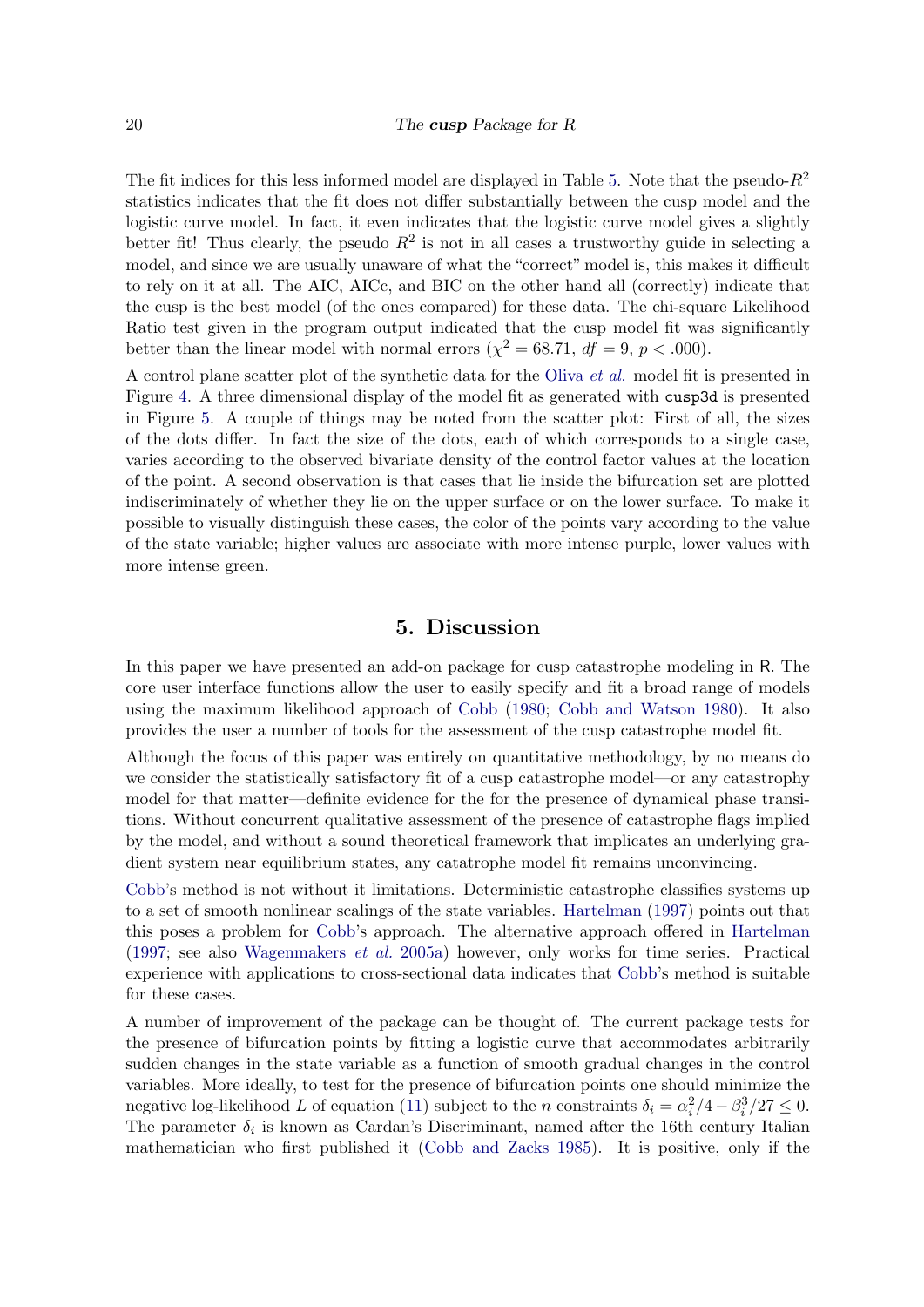cusp equation [\(3\)](#page-2-0) has three solutions–i.e., only if there are multiple equilibrium states. One then can use likelihood ratio chi-square testing to compare this model with the unconstrained model. This could be a viable alternative approach to the logistic curve fit, but it would require a different optimization routine. Unfortunately, R currently has no optimization routine that allows for arbitrary nonlinear inequality constraints.

One might further consider a Bayesian approach to estimation. The Bayesian approach however, comes of course at the cost of having to specify a prior belief about the likelihood of parameter values. Given the relations between parameters  $w_0, w_1, \ldots, b_{q-1}, b_q$  and the data in equations  $(8-10)$  $(8-10)$  the latter seems rather laborious in the most general case, and a far from intuitive enterprise. Only (relatively) uninformative priors seem straightforward, hence leaving out the heart of a true Bayesian approach.

These considerations will be explored in future improvements of the package.

## Acknowledgments

Preparation of this article was sponsored in part by a VENI-grant and a COF-grant from the Netherland Organisation for Scienctific research (NWO).

## References

- <span id="page-20-5"></span>Alexander RA, Herbert GR, DeShon RP, Hanges PJ (1992). "An Examination of Least– Squares Regression Modeling of Catastrophe–Theory." Psychological Bulletin, 111(2), 366– 374.
- <span id="page-20-7"></span>Burnham K, Anderson D (2004). "Multimodel Inference: Understanding AIC and BIC in Model Selection." Sociological Methods & Research, 33, 261-304.
- <span id="page-20-4"></span>Cobb L (1980). "Estimation Theory for the Cusp Catastrophe Model." Proceedings of the Section on Survey Research Methods, pp. 772–776.
- <span id="page-20-3"></span>Cobb L (1981). "Parameter Estimation for the Cusp Catastrophe Model." Behavioral Science,  $26(1), 75-78.$
- <span id="page-20-6"></span>Cobb L (1998). "An Introduction to Cusp Surface Analysis." Technical report, Aetheling Consultants, Louisville, CO, USA. URL [http://www.aetheling.com/models/cusp/Intro.](http://www.aetheling.com/models/cusp/Intro.htm) [htm](http://www.aetheling.com/models/cusp/Intro.htm).
- <span id="page-20-1"></span>Cobb L, Koppstein P, Chen N (1983). "Estimation and Moment Recursion Relations for Multimodal Distributions of the Exponential Family." Journal of the American Statistical Association, 78(381), 124–130.
- <span id="page-20-2"></span>Cobb L, Ragade RK (1978). "Applications of Catastrophe Theory in the Behavioral and Life Sciences." *Behavioral Science*, **23**, 291–419.
- <span id="page-20-0"></span>Cobb L, Watson B (1980). "Statistical Catastrophe Theory: An Overview." Mathematical Modelling, 1(4), 311–317.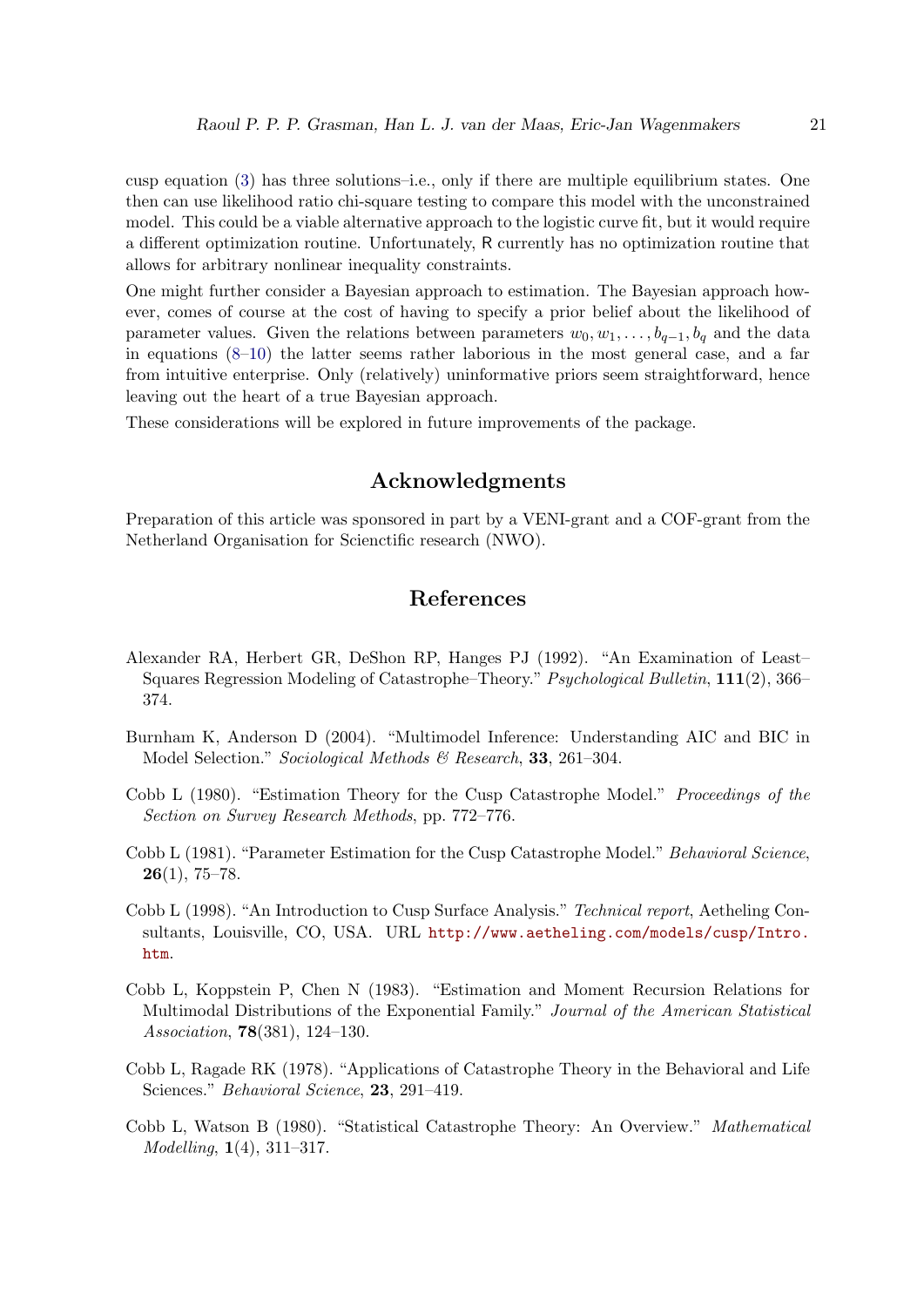- <span id="page-21-12"></span>Cobb L, Zacks S (1985). "Applications of Catastrophe Theory for Statistical Modeling in the Biosciences." Journal of the American Statistical Association, 80(392), 793–802.
- <span id="page-21-5"></span>Fürstenau N (2006). "Modelling and Simulation of Spontaneous Perception Switching with Ambiguous Visual Stimuli in Augmented Vision Systems." Perception and Interactive Technologies, 4021, 20–31.
- <span id="page-21-2"></span>Gilmore R (1993). Catastrophe Theory for Scientists and Engineers. Dover, New York, NY, USA.
- <span id="page-21-0"></span>Grasman RPPP, van der Maas HLJ, Wagenmakers EJ (2009). "Fitting the Cusp Catastrophe in R: A cusp Package Primer." Journal of Statistical Software, 32(8), 1–27. URL [http:](http://www.jstatsoft.org/v32/i08/) [//www.jstatsoft.org/v32/i08/](http://www.jstatsoft.org/v32/i08/).
- <span id="page-21-6"></span>Guastello SJ (1982). "Moderator Regression and the Cusp Catastrophe – Application of 2– Stage Personnel-Selection, Training, Therapy, and Policy Evaluation." Behavioral Science, 27(3), 259–272.
- <span id="page-21-15"></span>Guastello SJ (1988). "Catastrophe Modeling of the Accident Process: Organizational Subunit Size." *Psychological Bulletin*, **103**(2), 246–255.
- <span id="page-21-9"></span>Guastello SJ (1992). "Clash of the Paradigms – A Critique of an Examination of the Polynomial Regression Technique for Evaluating Catastrophe–Theory Hypotheses." Psychological Bulletin, 111(2), 375–379.
- <span id="page-21-11"></span>Hartelman PAI (1997). Stochastic Catastrophe Theory. Ph.D. thesis, University of Amsterdam, Amsterdam, the Netherlands.
- <span id="page-21-13"></span>Hartelman PAI, van der Maas HLJ, Molenaar PCM (1998). "Detecting and Modelling Developmental Transitions." British Journal of Developmental Psychology, 16, 97–122.
- <span id="page-21-3"></span>Isnard C, Zeeman E (1976). "Some Models from Catastrophe Theory in the Social Sciences." In L Collins (ed.), The Use of Models in the Social Sciences. Tavistock, London, UK.
- <span id="page-21-8"></span>Lange R, Oliva TA, McDade S (2000). "An Algorithm for Estimating Multivariate Castastrophe Models: GEMCAT II." Studies in Nonlinear Dynamics  $\mathcal C$  Econometrics, 4(3), 169–182.
- <span id="page-21-7"></span>Oliva T, Desarbo W, Day D, Jedidi K (1987). "GEMCAT: A General Multivariate Methodology for Estimating Catastrophe Models." Behavioral Science, 32(2), 121–137.
- <span id="page-21-1"></span>Poston T, Stewart I (1996). Catastrophe Theory and Its Applications. Dover, New York.
- <span id="page-21-10"></span>R Development Core Team (2009). R: A Language and Environment for Statistical Computing. R Foundation for Statistical Computing, Vienna, Austria. ISBN 3-900051-07-0, URL [http:](http://www.R-project.org/) [//www.R-project.org/](http://www.R-project.org/).
- <span id="page-21-4"></span>Rosser J (2007). "The Rise and Fall of Catastrophe Theory Applications in Economics: Was the Baby Thrown Out with the Bathwater?" Journal of Economic Dynamics and Control, 31(10), 3255–3280.
- <span id="page-21-14"></span>Seber GAF, Wild CJ (1989). Nonlinear regression. Wiley, New York, NY, USA.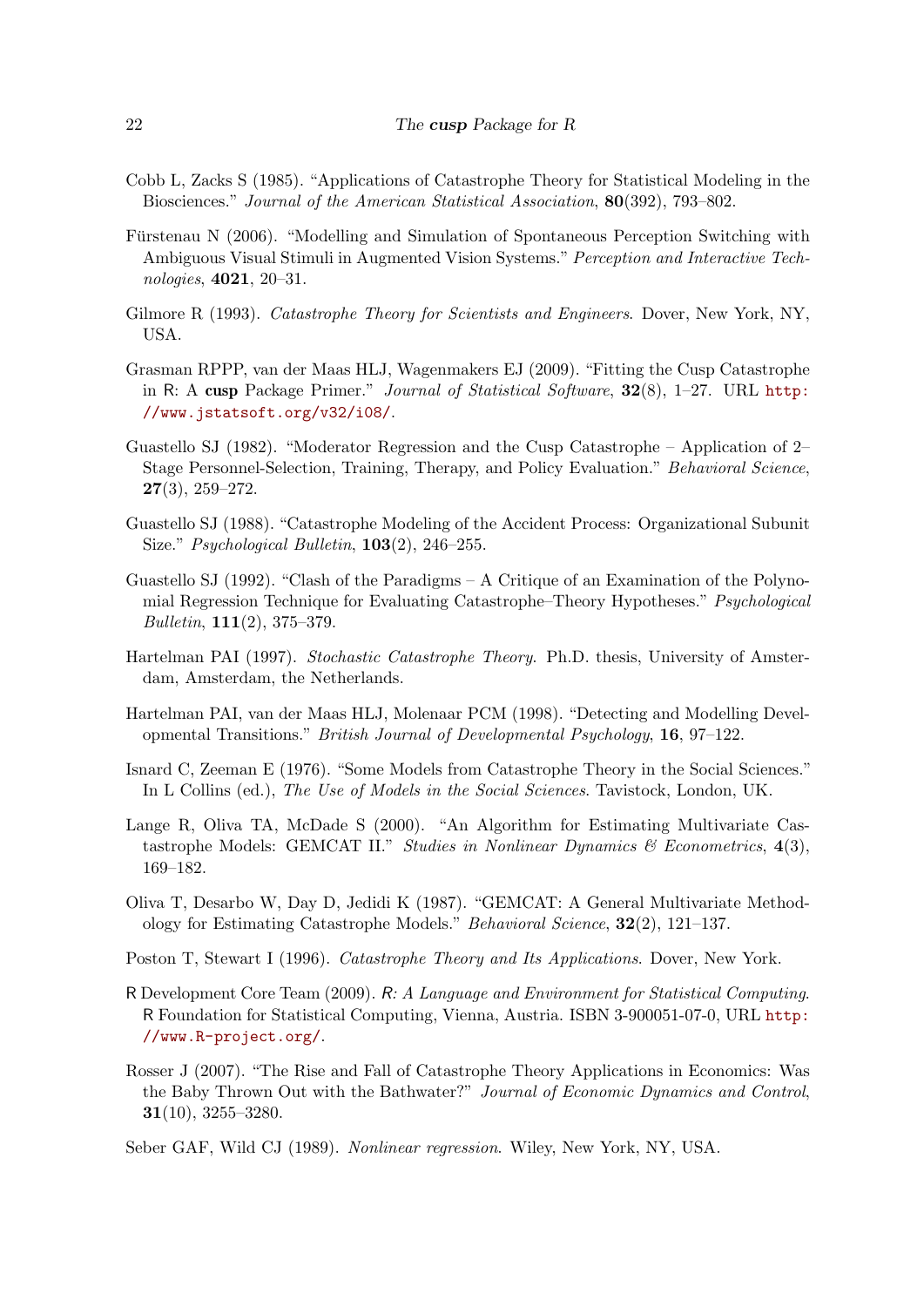- <span id="page-22-3"></span>Stewart IN, Peregoy PL (1983). "Catastrophe–Theory Modeling in Psychology." Psychological Bulletin, 94(2), 336–362.
- <span id="page-22-6"></span>Sussmann HJ, Zahler RS (1978). "Catastrophe Theory as Applied To the Social and Biological Sciences: A Critique." Synthese, 37(2), 117–216.
- <span id="page-22-7"></span>Ta'eed LK, Ta'eed O, Wright JE (1988). "Determinants Involved in the Perception of the Necker Cube: An Application of Catastrophe Theory." Behavioral Science, 33(2), 97–115.
- <span id="page-22-0"></span>Thom R (1973). Structural Stability and Morphogenesis: Essai D'une Théorie Générale Des Modèles. W. A. Benjamin, California.
- <span id="page-22-1"></span>Thom R, Fowler DH (1975). Structural Stability and Morphogenesis: An Outline of a General Theory of Models. W. A. Benjamin, Michigan.
- <span id="page-22-11"></span>van der Maas HLJ, Kolstein R, van der Pligt J (2003). "Sudden Transitions in Attitudes." Sociological Methods & Research,  $23(2)$ , 125-152.
- <span id="page-22-10"></span>van der Maas HLJ, Molenaar PCM (1992). "Stagewise Cognitive Development: An Application of Catastrophe Theory." Psychological Review, 99(3), 395–417.
- <span id="page-22-8"></span>Wagenmakers EJ, Molenaar PCM, Grasman RPPP, Hartelman PAI, van der Maas HLJ (2005a). "Transformation Invariant Stochastic Catastrophe Theory." Physica D, 211, 263– 276.
- <span id="page-22-13"></span>Wagenmakers EJ, van der Maas HLJ, Molenaar PCM (2005b). "Fitting the Cusp Catastrophe Model." In BS Everitt, DC Howell (eds.), Encyclopedia of Statistics in Behavioral Science, volume 1, pp. 234–239. Wiley, Chichester, UK.
- <span id="page-22-4"></span>Zeeman E (1973). "Catastrophe Theory in Brain Modelling." International Journal of Neuroscience, 6, 39–41.
- <span id="page-22-5"></span>Zeeman E (1974). "On the Unstable Behavior of the Stock Exchanges." Journal of Mathematical Economics, 1, 39–44.
- <span id="page-22-2"></span>Zeeman EC (1971). "The Geometry of Catastrophe." Times Literary Supplement, pp. 1556– 1557.
- <span id="page-22-12"></span>Zhu C, Byrd R, Lu P, Nocedal J (1997). "L-BFGS-B: Fortran Subroutines for Large-Scale Bound Constrained Optimization." ACM Transactions on Mathetmatical Software, 23(4), 550–560.

## A. Other estimation methods

<span id="page-22-9"></span>Different fitting techniques for the cusp catastrophe, and for catastrophe models in general, have been proposed in the literature. Two of the most prominent seem to suffer from a number of problems, one of which is that the "anti-predictions" of the cusp model are not taken into account. The polynomial regression technique of [Guastello](#page-21-15) [\(1988\)](#page-21-15) approximates Cobb's stochastic form of equation [\(1\)](#page-1-0) by a difference equation which essentially results in a polynomial regression equation. Least squares regression is then used to estimate the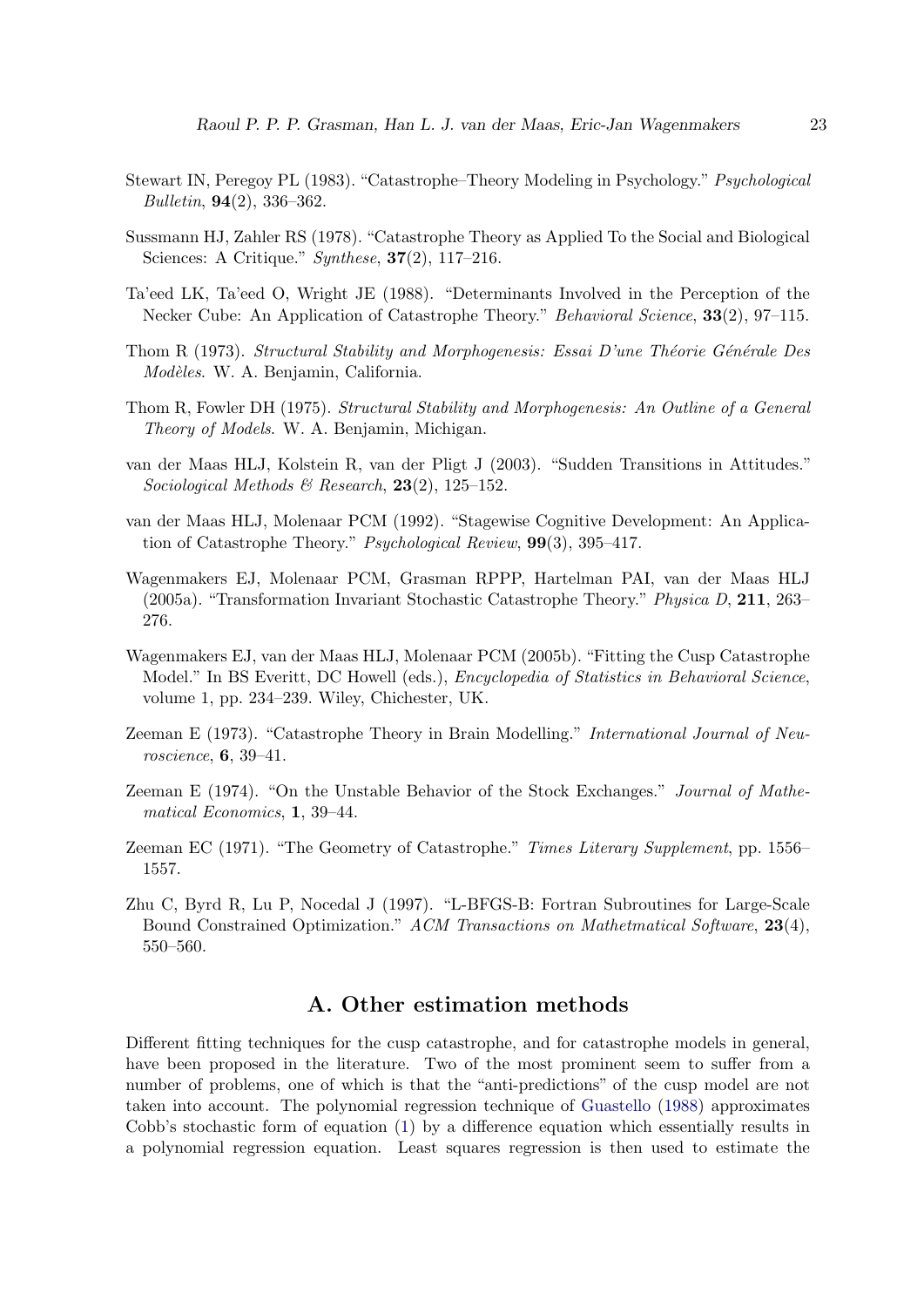parameters. In this regression procedure however, the occurrence of unstable equilibrium states is rewarded just as much as stable states, rather than punished [\(Hartelman](#page-21-11) [1997\)](#page-21-11).

[Alexander](#page-20-5) et al. [\(1992\)](#page-20-5) have furthermore criticized this approach because the dependent variable in the regression is a difference score of two variables, one of which is also present as a predictor. As a consequence, the explained variance can be up to 50% for completely random data. Thus the method cannot distinguish between a (cusp) catastrophe model and a linear model. In a reply to [Alexander](#page-20-5) *et al.* [\(1992\)](#page-21-9), [Guastello](#page-21-9) (1992) demonstrates that his polynomial regression technique can give an  $R^2$  estimate of 0.55 for purely random data. By constructing the bifurcation and asymmetry factors to be "known", as the author calls it, "a near-perfect [i.e.,  $R^2 = 0.99$ ] cusp model could be obtained" [\(Guastello](#page-21-9) [1992,](#page-21-9) p. 387). On the basis of an, in our view misguided, interpretation of chaos theory, the author argues that from these examples it can be concluded that these random numbers conform to a fold- and even a cusp-catastrophe. Clearly, this cannot be a "cusp" in the sense of Cobb's stochastic version of equation [\(3\)](#page-2-0). The polynomial regression method of [Guastello](#page-21-9) [\(1992\)](#page-21-9) estimates the coefficients correctly if the data set is a time series, in which case we can show however, at least for an Ornstein-Uhlenbeck SDE, that theoretically  $R^2$  ranges from 0 for closely spaced samples to 0.5 for widely spaces samples (when samples are nearly uncorrelated). For the cusp SDE a similar result can be demonstrated using simulation. A scenario under which the method would yield correct coefficient estimates and a high  $R^2$ , is when multiple independent systems are observed on two occasions in which the systems are perturbed on the first occasion by at least two standard deviations of the equilibrium noise level.

The multivariate "GEMCAT" methodology of Oliva et al. [\(Oliva](#page-21-7) et al. [1987;](#page-21-7) [Lange](#page-21-8) et al. [2000\)](#page-21-8) assumes that the measured states are at the equilibrium surface and that any discrepancy is due to additive noise (much like Cobb's stochastic extension of catastrophe theory but, as we shall see, not quite the same). Hence, GEMCAT simply minimizes the square of the left hand side of equation [\(3\)](#page-2-0), summed across all observed states. The qualification "multivariate" refers to the fact that GEMCAT allows for the use of equation [\(5\)](#page-4-1), whereas the technique of [Guastello](#page-21-15) [\(1988\)](#page-21-15) presumes that the state variable  $y$  is accessible for direct measurement, and is not, as implicated by equation [\(5\)](#page-4-1), a set of dependent variables that "predict" the state. As is true for the method of [Guastello](#page-21-15) [\(1988\)](#page-21-15), a problem with this approach is that stable and unstable equilibrium states are treated indiscriminately, and both types of states are "rewarded" for their presence in the model fit. In fact, in the multivariate synthetic data example, for eleven of the cases in Table 2 of [\(Oliva](#page-21-7) et al. [1987\)](#page-21-7), the simulated observed states were unstable (i.e., inaccessible) equilibrium states. This is opposite to the predictions from the cusp catastrophe that the unstable equilibrium state is unlikely to be observed, and contrasts with Cobb's conception of stochastic catastrophe theory. Furthermore, as astutely noted in [Hartelman](#page-21-11) [\(1997\)](#page-21-11), the approach for model evaluation proposed in [Oliva](#page-21-7) *et al.* [\(1987\)](#page-21-7) is not valid because their stochastic counterpart of equation  $(3)$  as a model, entails an *implicit* equation to which data should adhere—save for random disturbances. Unlike conventional non-linear regression, implicit equations allow for multiple predictions for each set of values of the predictor variables. Equation [\(3\)](#page-2-0) and its stochastic counterpart thus do not constitute non-linear regression in the conventional sense. Even more importantly, the conditions under which (asymptotic) statistical inference theory is developed for such implicit models [\(Seber](#page-21-14) [and Wild](#page-21-14) [1989\)](#page-21-14) precisely excludes those cases that are central to catastrophe theory [\(Hartel](#page-21-11)[man](#page-21-11) [1997\)](#page-21-11). As a consequence, the suggested chi-square statistics initially used in GEMCAT for model comparison and model selection are rendered invalid. In a new version of GEM-